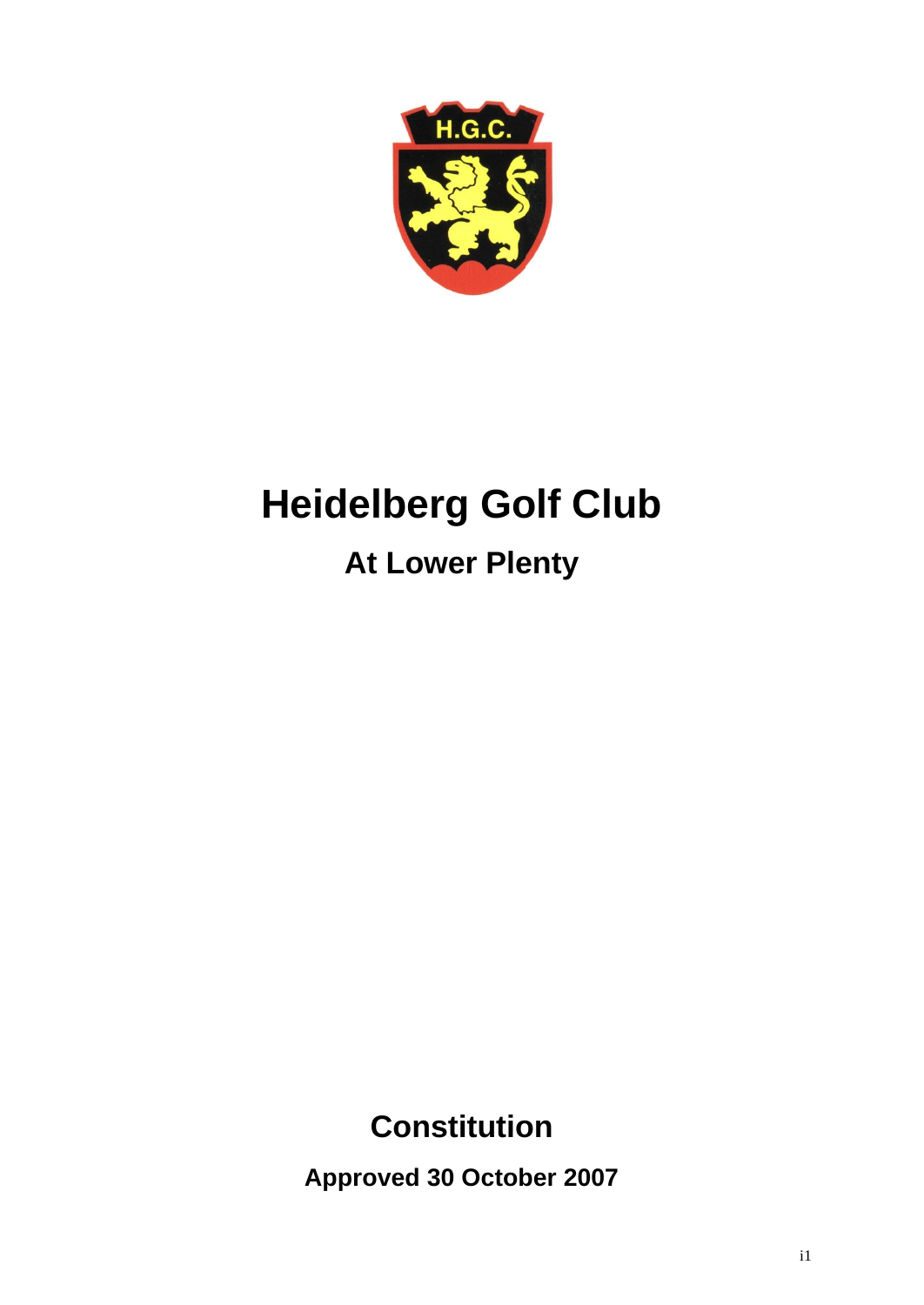## **Vision Statement**

To be a leading private club that is recognized for quality golf, entertainment and other activities for the benefit of its members, their families and guests. Culturally the club will be adaptive and enterprising to the needs of its members providing a friendly environment which will encourage active membership and family involvement.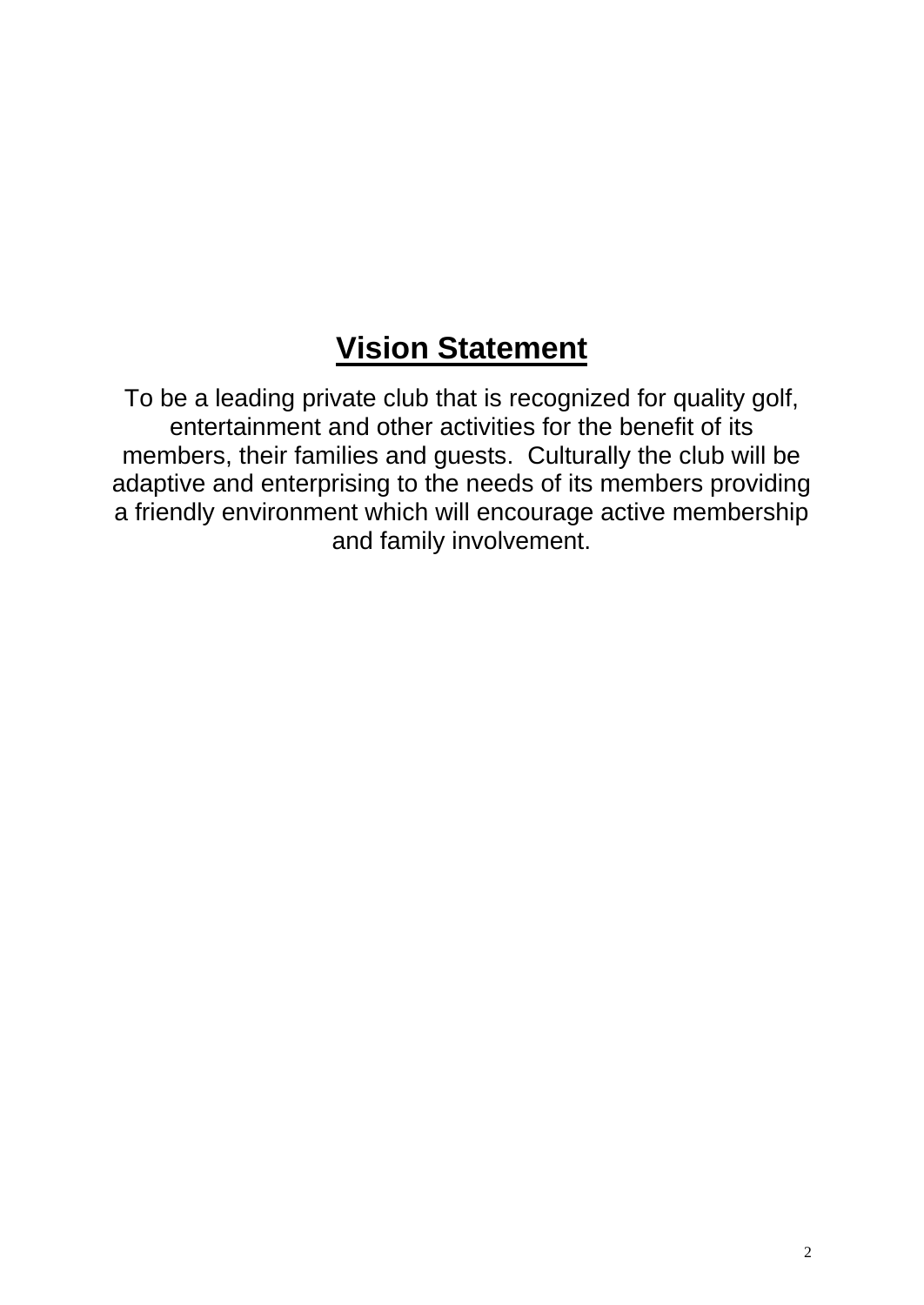**HEIDELBERG GOLF CLUB**

ACN 004 250 435 - ABN 59 004 435 **(A Company Limited by Guarantee)**

**8 Main Road Lower Plenty Vic 3093**

# **CONSTITUTION**

### **Contents**

**Clause Description Page**

### **Part A – Introduction**

- 1. General
- 2. Interpretation and Definitions
- 3. **Objects**
- 4. Powers

## **Part B – Membership**

- 5 Membership
- 6 Categories of Members
- 7 Register of Members
- 8 Life Members of the Club
- 9 Seven Day Members
- 10 Senior Seven Day Members
- 11 Six Day Members
- 12 Senior Six Day Members
- 13 Restricted Members
- 14 Senior Restricted Members
- 15 Five Day Members
- 16 Senior Five Day Members
- 17 Mid Week Members
- 18 Corporate Members
- 19 Youth and Junior (under 21 years of age) Members
- 20 Student Members
- 21 Five Day Youth and Junior Members
- 22 Limited Members
- 23 Country Members
- 24 Introductory Members
- 25 Bowling Members
- 26 Senior Bowling Members
- 27 Social Members
- 28 Short Term Members
- 29 Honorary Members
- 30 Leave of Absence
- 31 Not Used
- 32. Entrance Fees
- 33. Annual Subscriptions
	- 34. Payment of Fees and Charges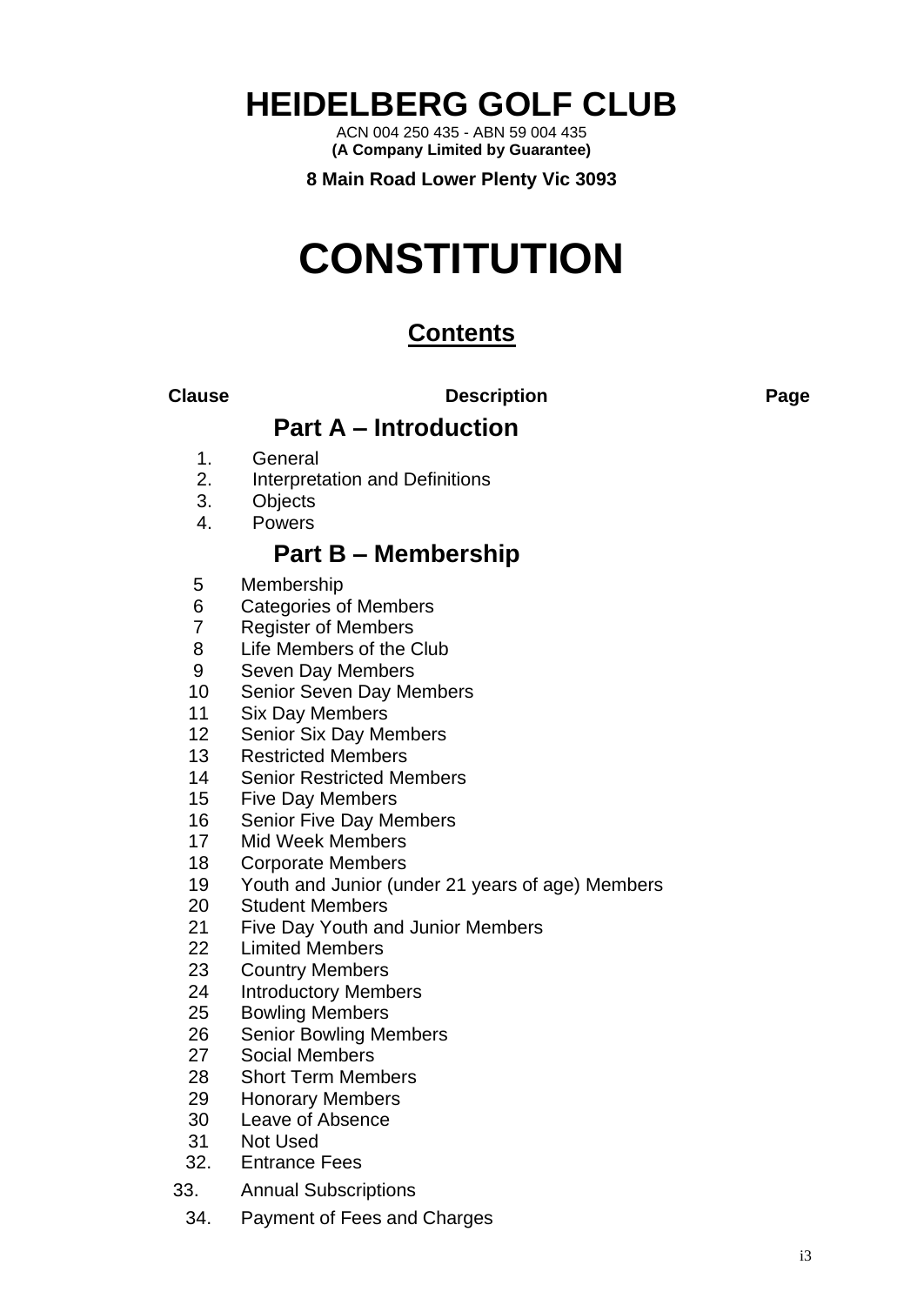## **Part D – Administration and Procedures**

- 36. Rights and Liabilities of Members
- 37. Eligibility for election as Directors and Office Bearers
- 38. Guests and Visitors (Temporary Members)
- 39. Resignation of Membership
- 40. Expulsion for Non Payment of Fees and Charges
- 41. Disciplinary Action
- 42. Appointment of Proxies
- 43. Board of Directors
- 44. Office Bearers
- 45. General Manager or Secretary
- 46. Election of Office Bearers and Other Directors
- 47. Casual Vacancies
- 48. Retirement of Office Bearers and Other Directors
- 49. Accounting Records
- 50. Power and Proceedings of the Board of Directors
- 51. Delegation by Board of Directors
- 52. Secondment of Members to Committees and Sub **Committees**
- 53. Defective Appointment
- 54. Power to Make *By Laws*

## **Part E – Meetings and Formalities**

- 55. General Meetings
- 56. Special Business
	- 57. Quorum
	- 58. Chairman of Meetings
	- 59. Voting
	- 60. Adjournment of Meetings
	- 61. Declaration of Chairman Conclusive
	- 62. Notices
	- 63. Audit
	- 64. Seal
	- 65. Supply of Liquor
	- 66. Indemnity
	- 67. Variation to Constitution
	- 68. **Winding Up of the Club**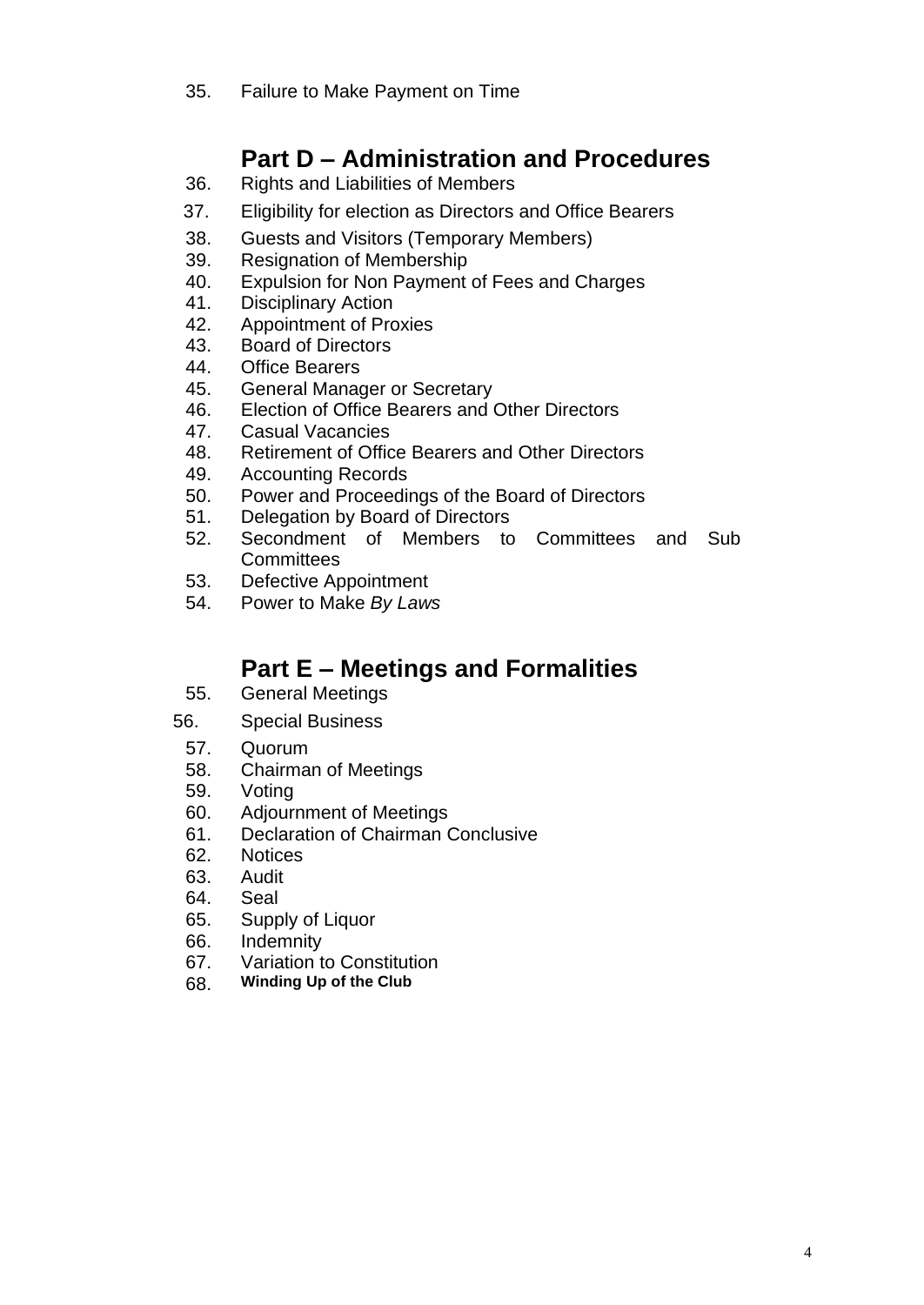## **Part A – Introduction**

#### **1 General**

- 1.1 This Constitution replaces the former Memorandum and Articles of Association of the Heidelberg Golf Club in order to accord with the changes to the *Corporations Law* that came into effect on 1 July 1998. It also incorporates a number of other changes.
- 1.2 The Club for the purpose of registration is declared to consist of up to 1800 members, except that the Club in General Meeting may if thought fit from time to time register an increase or decrease in the maximum number of members, subject to approval pursuant to the *Liquor Reform Act.*

#### **2 Interpretation and Definitions**

- *2.1* This *Constitution* shall be construed with reference to the provisions of the *Corporations Law* and the terms used in this *Constitution* shall be taken as having the same respective meanings as they have used in the *Corporations Law.*
- 2.2 In this *Constitution* the following definitions apply unless there be something in the subject or context inconsistent therewith:-

**"Annual Subscription"** means the annual subscription payable by a Member, as determined from time to time pursuant to Clause 33.

**"Board of Directors**" or **"Board"** means the persons referred to in Clause 43

**"***By Laws***"** means the *By Laws* referred to in Clause 54, which may be changed from time to time by the Board of Directors.

"**Club**" means the Heidelberg Golf Club ACN 004 250 435 which is a company Limited by Guarantee.

*"Corporations Law"* means the *Corporations Law* as amended from time to time.

**"Director"** means a person appointed as a director of the Club in accordance with this Constitution and any alternate directors appointed from time to time.

**"Entrance Fees"** mean the entrance fee payable by a Member, as determined from time to time pursuant to Clause 32.

**"Financial Members"** mean those Members who have paid the full amount of the Entrance Fee applicable to their category of membership, have paid their current Annual Subscriptions or relevant instalments thereof and are not overdue with any other payments due to the Club.

"**General Body of Members"** means persons elected or appointed to the categories of the membership of the Club referred to in Clause 6.1.

"**General Manager"** means the person titled **"General Manager**" or **"Secretary/Manager"** for the time being performing the duties as referred to in Clause 45. They may also occupy the position of Secretary, if so determined by the Board of Directors.

**"General Meeting"** means a general meeting of Members of the Club, as referred to in Clause 55.

**"GST"** means any tax, levy or impost generally imposed pursuant to A New Tax System *(Goods and Services Tax)* Act 1999 (or any other Bill or Act of the Commonwealth of Australia) in respect of goods or services provided by the Club to a Member.

*"Liquor Control Reform Act"* means the *Liquor Control Reform Act* 1998 as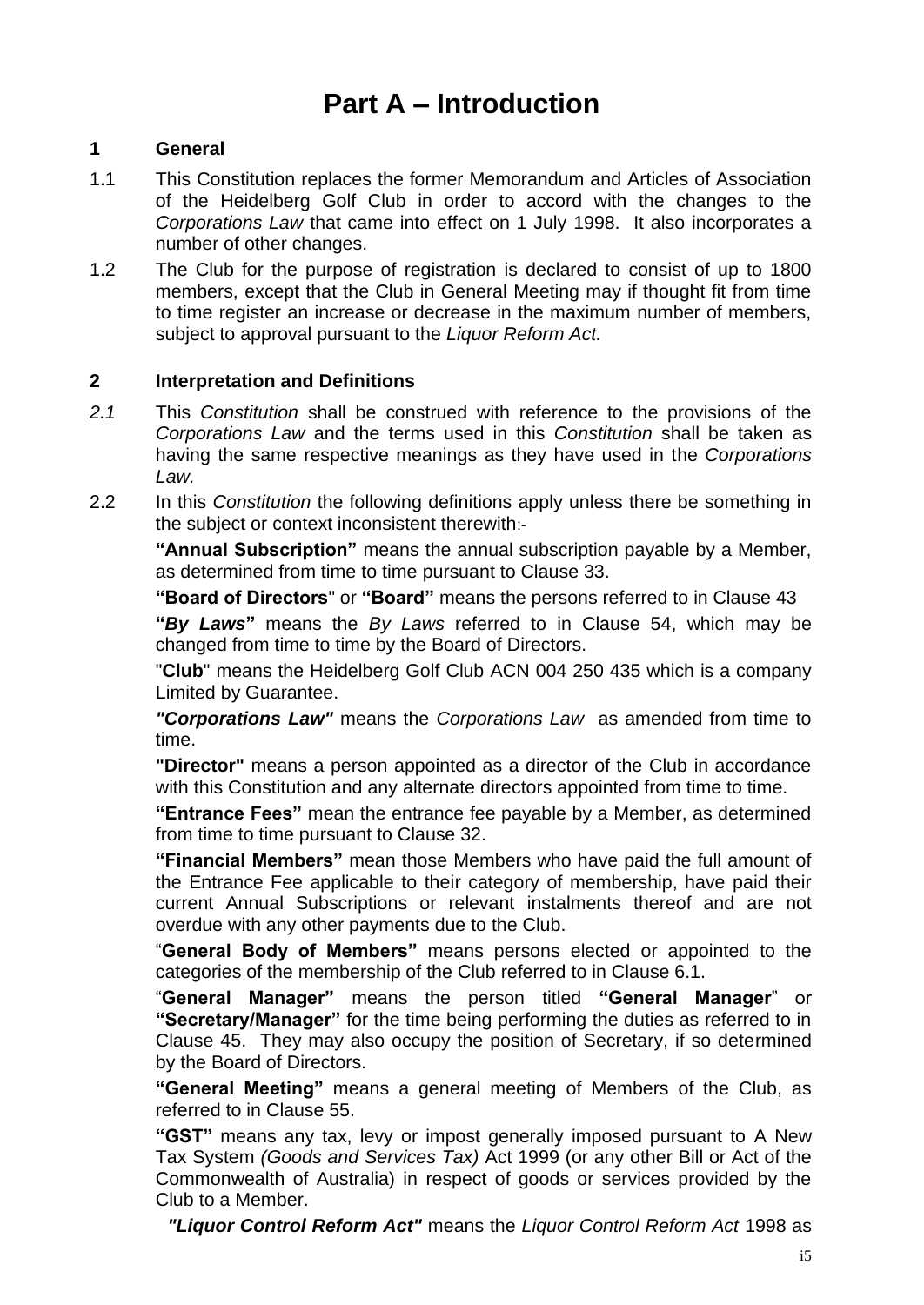amended from time to time.

**"Member"** means a person within a category of membership referred to in clause 6.1 or 6.2.

"**Month**" means calendar month.

**"Office Bearer"** or **"Officer"** means a Director who is the President, Vice President, Captain, Vice Captain or Treasurer

**"Other Director"** means a Director who is not an "Office Bearer".

**"Secretary"** means the person for the time being performing the duties of the Secretary of the Club for the purposes of the *Corporations Law* and as referred to in Clause 45.2. They may also occupy the position of General Manager.

**"Special Resolution"** means a resolution passed by at least 75% of the votes cast (including proxies) by Members attending a General Meeting who are entitled to vote.

**"Sundry Charges"** means sundry charges payable by a Member, as set out in the *By Laws* from time to time.

**"Unsecured Notes"** means unsecured notes issued by the Club pursuant to an Unsecured Note Disclosure Statement dated 18 December 1996.

"Voting Members" means persons who belong to the General Body of Members and are also Financial Members. They are entitled to vote at General Meetings. **"Weekdays"** means Monday to Friday (both inclusive).

**"Year"** or **"Financial Year"** means the Club's financial year, which is currently from 1 July to 30 June.

- 2.3 In this *Constitution* words importing the singular number include the plural number and vice versa. Words importing the masculine gender include the feminine gender and vice versa, unless the contrary intention appears.
- 2.4 In this *Constitution* the headings are for ease of reference only and shall not be taken as part thereof or in any manner affect the interpretation or construction of the same.
- 2.5 In this *Constitution* the Provisions and Regulations of the *Corporations Law* and of the *Liquor Control Reform Act* apply with overriding force and effect save and except as legally modified in this *Constitution*.
- 2.6 Any reference to a specific provision of the *Corporations Law* shall be deemed to be a reference to that section as amended from time to time and to any replacement provision(s).

#### **3 Objects**

- 3.1 The purposes for which the Club is established are:
	- (a) to promote the game of golf;
	- (b) to promote and encourage membership of the Club;
	- (c) to provide and maintain from the joint funds of the Club a suitable golf course, club house and other facilities for the Members and their guests;
	- (d) to encourage and support other individuals and organizations (including companies, trusts, charitable bodies and associations whether incorporated or unincorporated) with compatible objects; and
	- (e) to encourage contributions from individuals and organizations (including companies, trusts, charitable bodies and associations whether incorporated or unincorporated) with compatible objects.
- 3.2 The Club shall continue to hold and/or renew from time to time any necessary licenses, permits or other provisions for the sale and disposal of liquor within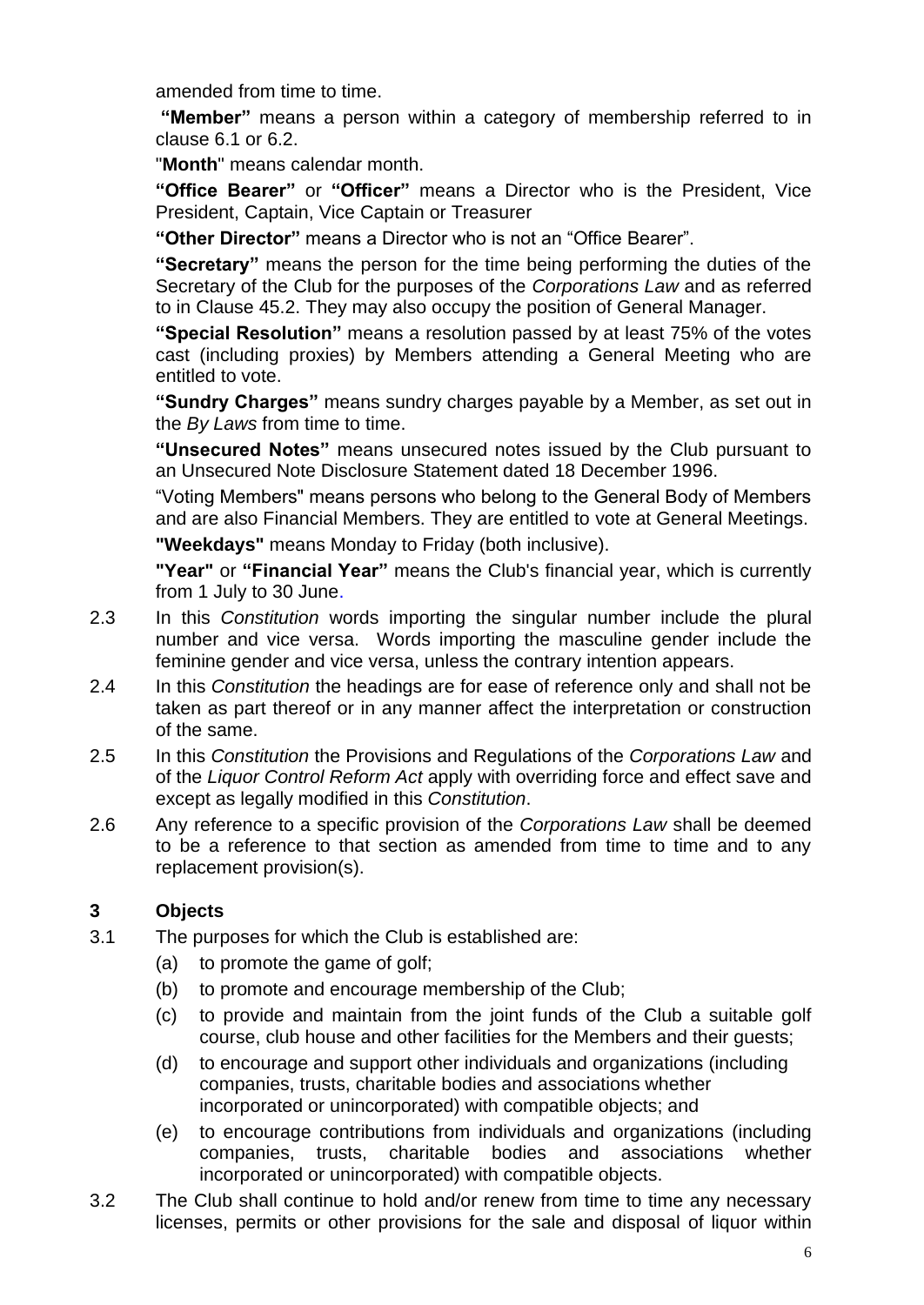the meaning of the *Liquor Control Reform Act* (as amended) or any Act passed in substitution therefore or amending the same.

- 3.3 The Club may do all such lawful things as are incidental or conducive to the attainment of Clause 3.1, or which may be calculated to advance directly or indirectly the interests of the Club.
- 3.4 The income, property and other assets of the Club however derived shall be applied solely towards the promotion of the Objects of the Club, as set forth in this *Constitution*. No part of the assets of the Club shall be paid transferred directly or indirectly by way of dividend, bonus, gratuity or otherwise by way of profit to any of the Members of the Club.
- 3.5 The Club is an Equal Opportunity Employer.

#### **4 Powers**

- 4.1 The Club shall have all of the powers of a natural person and the powers set out in section 124 of the *Corporations Law.*
- 4.2 Without limitation to the powers set out in clause 4.1, the Club shall have the power to:
	- (a) issue debentures, unsecured notes, mortgages, charges or other obligations of the Club;
	- (b) carry on business conducive or incidental to one or more of the objects of the Club and to employ therein all or any of the funds of the Club and to withdraw such funds or any part there from as it may deem fit;
	- (c) extend the period of payment of any debenture, unsecured note, mortgage, charge or other obligation or any part thereof on such terms and conditions as the Club may from time to time determine;
	- (d) buy, sell and deal in all kinds of apparatus and all kinds of provisions, to Members, visitors and guests;
	- (e) purchase, take on lease or in exchange, hire and otherwise acquire any lands, buildings, easements or property real and personal, and any rights or privileges which may be requisite for the purpose of, or capable of being conveniently used in connection with, any of the Objects of the Club;
	- (f) enter into any arrangements with any Government or authority, Federal, State, municipal, local or otherwise;
	- (g) appoint, employ, remove or suspend, in accordance with all applicable legislation, such managers, clerks, secretaries, servants, workmen and other persons as may be necessary or convenient for the Objects of the Club;
	- (h) establish and support or aid in the establishment and support of foundations, institutions, funds, trusts and conveniences calculated to benefit employees or past employees of the Club or the dependants or connections of any such persons and to grant pensions and allowances and to make payments towards insurance;
	- (i) construct, improve, maintain, develop, extend, rebuild, alter, manage or control any houses, buildings, grounds, works or conveniences which may seem calculated directly or indirectly to advance the Club's interests and to contribute to, subsidize or otherwise assist and take part in the construction, improvement, maintenance, development, extension, rebuilding, alteration. management or control thereof;
	- (j) invest and deal with the money of the Club not immediately required in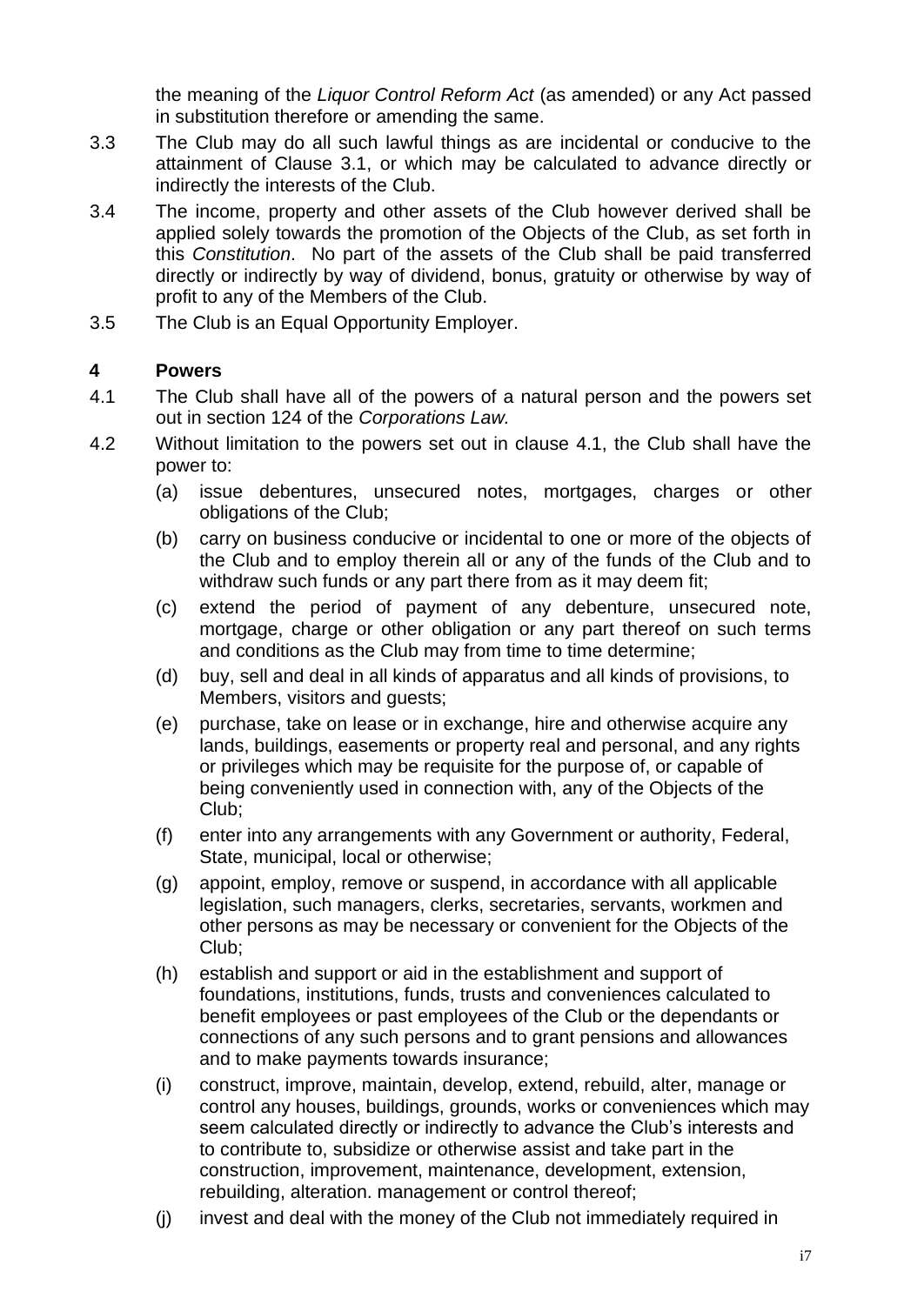such manner as may be permitted by law for the investment of Club funds;

- (k) borrow or raise or secure the payment of money in such manner as the Club may think fit and to secure the same or the repayment or performance of any debt liability contract guarantee or other engagement incurred or to be entered into by the Club in any way and in particular by the issue of debentures perpetual or otherwise charged upon all or any of the Club's property (both present and future), and to purchase, redeem or pay off any such securities;
- (l) make, draw, accept, endorse, discount, execute and issue promissory notes, bills of exchange, bills of lading and other negotiable or transferable instruments;
- (m) sell, improve, manage, develop, exchange, lease, dispose of, turn to account or otherwise deal with all or any part of the property and rights of the Club;
- (n) take or hold mortgages, liens and charges to secure payment of the purchase price, or any unpaid balance of the purchase price, of any part of the Club's property of whatsoever kind sold by the Club or any money due to the Club from purchasers and others;
- (o) take any gift of property whether subject to any special trust or not, for any one or more of the Objects of the Club provided that in case the Club shall take or hold any property which may be subject to any trusts the Club shall only deal with the same in such manner as is allowed by law having regard to such trusts;
- (p) take such steps by personal or written appeals, public meetings or otherwise, as may from time to time be deemed expedient for the purpose of obtaining new Members or procuring contributions to the funds of the Club;
- (q) print and publish any newspapers, periodicals, books or leaflets for the promotion of its Objects;
- (r) institute, prosecute and compromise legal proceedings;
- (r) organize exhibitions, conferences, meetings and other events for social, educational, recreational, entertainment or informative purposes;
- (s) have a direct or indirect interest in, or to establish or participate in the formation of, any trust, association (whether incorporated or otherwise), company or joint venture (hereinafter called "organization") provided such organization does not have objects inconsistent with the aforesaid Objects; and
- (t) to do all such other things as are incidental or conducive to the attainment of any of the aforesaid Objects and/or the exercise of any of the powers of the Club.
- 4.3 Notwithstanding anything contained in Clause 4.2, the Board of Directors shall not, without the sanction of the Club in General Meeting demise, under-let, exchange, lease, sell or otherwise dispose of the whole or any part of the real property of the Club.
- 4.4 Notwithstanding anything contained in clause 4.2, no remuneration or other benefit in money or money's worth shall be paid or given by the Club to any Director of the Club except for:
	- (a) the reimbursement of out of pocket expenses incurred by a Director in the performance of their duties where the amount payable does not exceed an amount previously approved by the Board of Directors; or in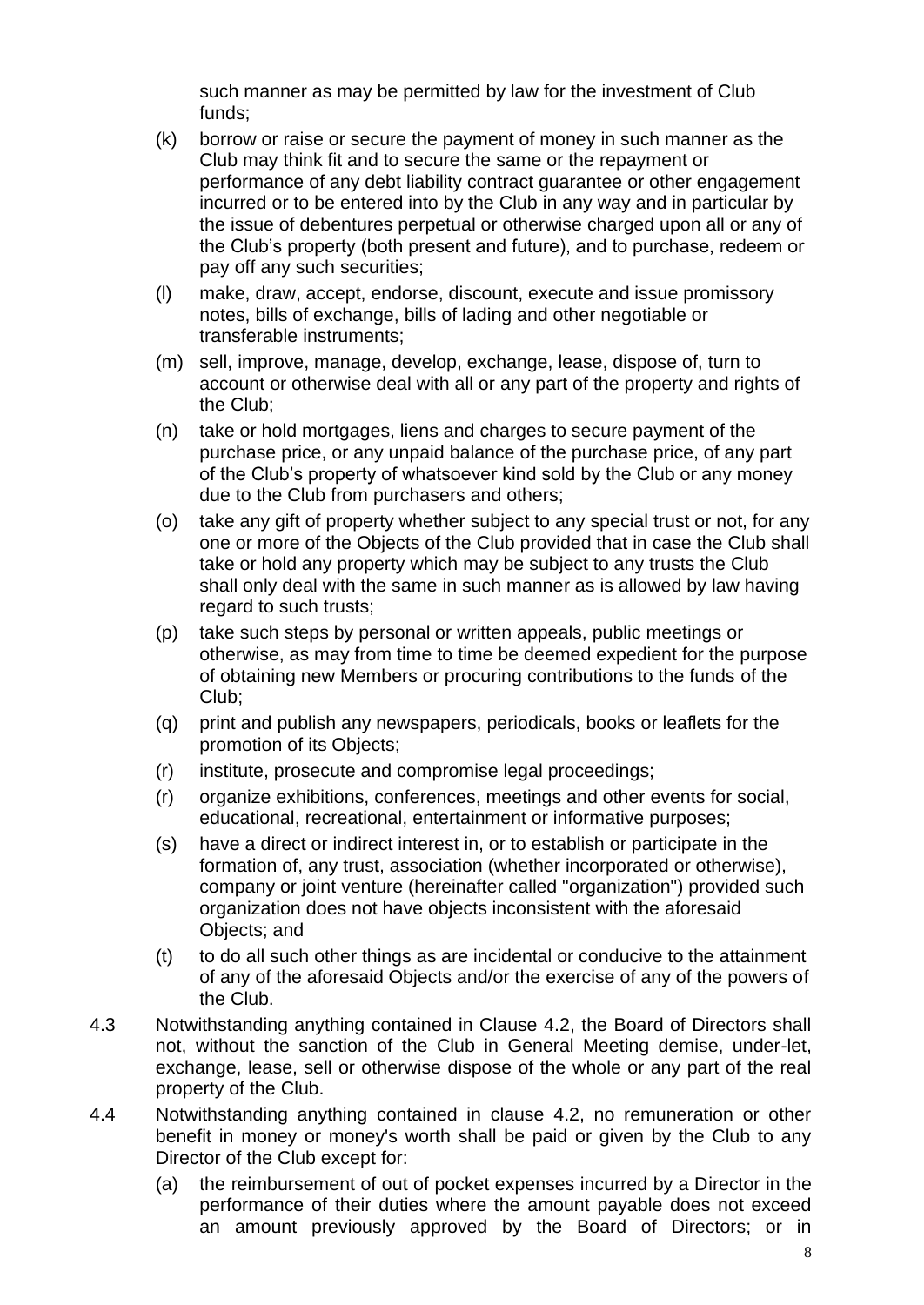accordance with the approved guidelines as set out in the *By Laws*;

- (b) the provision of a financial benefit (including without limitation and indemnity or payments of an insurance premium) to which section 212 of the *Corporations Law* refers, provided that any such amount does not exceed an amount previously approved by the Board of Directors; and
- (c) payment for any services rendered, or goods (other than liquor) supplied, by the Director in a capacity other than their capacity as Director, provided that any such amount does not exceed an amount previously approved by the Board of Directors and does not exceed an amount which would be commercially reasonable for such goods or services.
- 4.5 Subject to clause 4.4 and to the different rights and privileges attached to the different categories of Members, no Member shall receive a greater profit benefit or advantage from the Club other than that received by every Member of the Club (other than salary or wages paid to employees).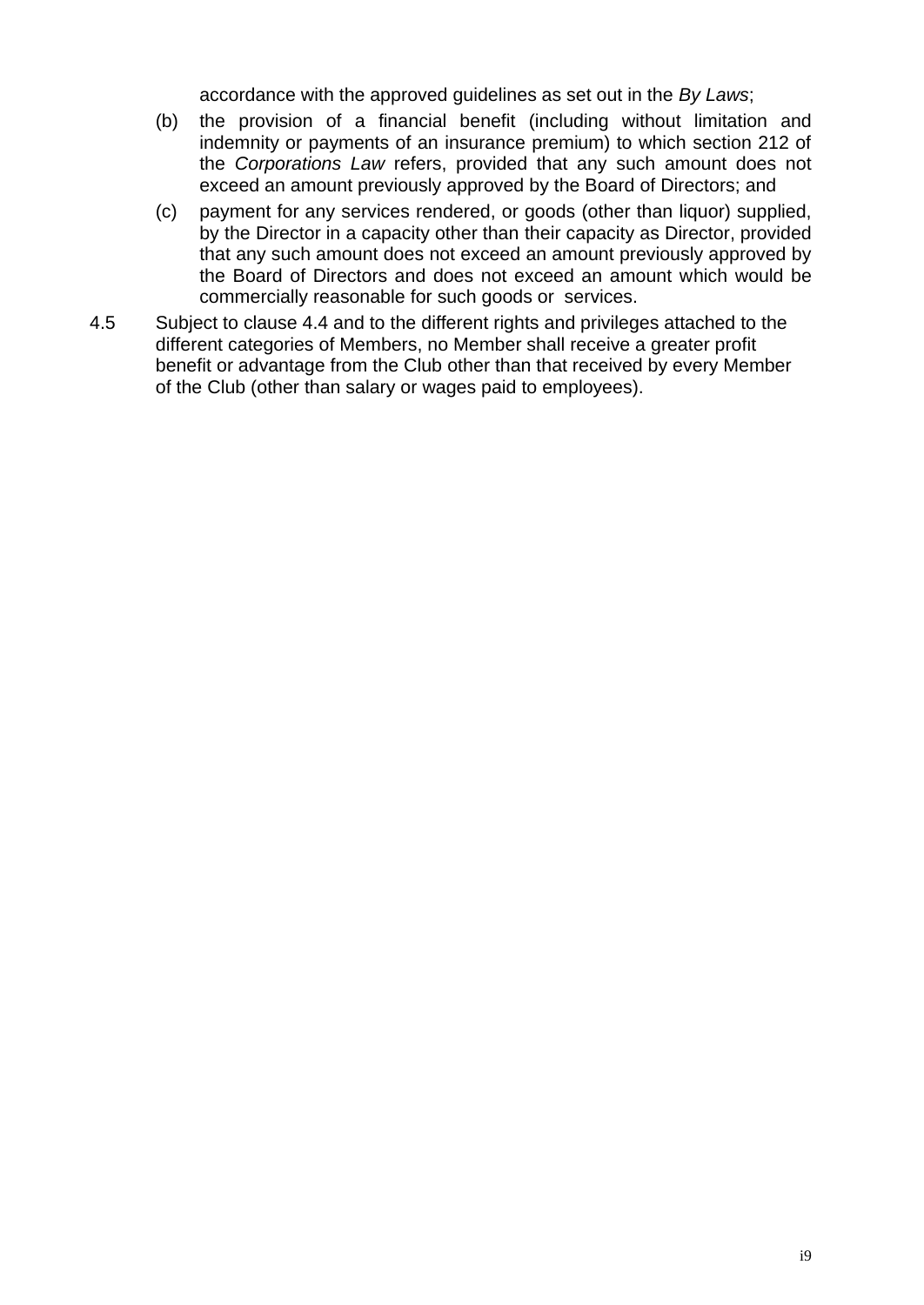## **Part B – Membership**

#### **5 Membership**

- 5.1 The policy of the Club is one of equal opportunity and non discrimination.
- 5.2 All classes of membership of the Club are open to persons of either sex. This clause is not intended to prevent separate competitions for either sex. Nor is it intended to prevent the allocation of different playing days to men and women who are in the Introductory, Five Day and Six Day categories.
- 5.3 The Members of the Club shall be the following persons until their membership ceases;
	- (a) every person who is a Member of the Club as at the date of the adoption of this *Constitution*; and
	- (b) every person who on or after the date of the adoption of this *Constitution* is elected as a Member of the Club.
- 5.4 Applications for membership shall be in accordance with the *By Laws* and on the prescribed Application Forms. The Board of Directors shall not be bound to accept the application for membership of any person or to give any reason for the non acceptance of any application.
- 5.5 Subject to the express provisions of this *Constitution*, and to any *By Law,* the Board of Directors shall have the power to define from time to time the playing rights, responsibilities and privileges of the existing and any new categories of membership of the Club, regarding their use of the golf course, other recreational facilities and the Club House.
- 5.6 Categories of membership may be approved by the Club in a General Meeting, with such rights and privileges as approved by the Board of Directors from time to time.
- 5.7 When an application for membership has been approved by the Board of Directors, the Chief Executive Officer or Secretary shall send a letter to the applicant advising them of the approval. The letter shall also contain a request/invoice for payment of any applicable Entrance Fee (or approved installment thereof), the Annual Subscription (or approved installment thereof), any applicable Building Levy and any applicable Sundry Charges.
- 5.8 Upon payment of such fees, subscriptions and charges, the applicant shall become a Member of the Club. If within one month of notification of approval by the Board the relevant fees, subscriptions and charges or installment are not paid, the election may be null and void and all prior payments (if any) made by the applicant to the Club may be retained by the Club.

#### **6 Categories of Members**

- 6.1 The General Body of Members of the Club shall comprise the following categories of Members:
	- (a) Life Members of the Club;
	- (b) Seven Day Members;
	- (c) Senior Seven Day Members;
	- (d) Six Day Members;
	- (e) Senior Six Day Members;
	- (f) Five Day Members;
	- (g) Senior Five Day Members;
	- (h) Restricted Members;
	- (i) Senior Restricted Members;
	- (j) Mid Week Members;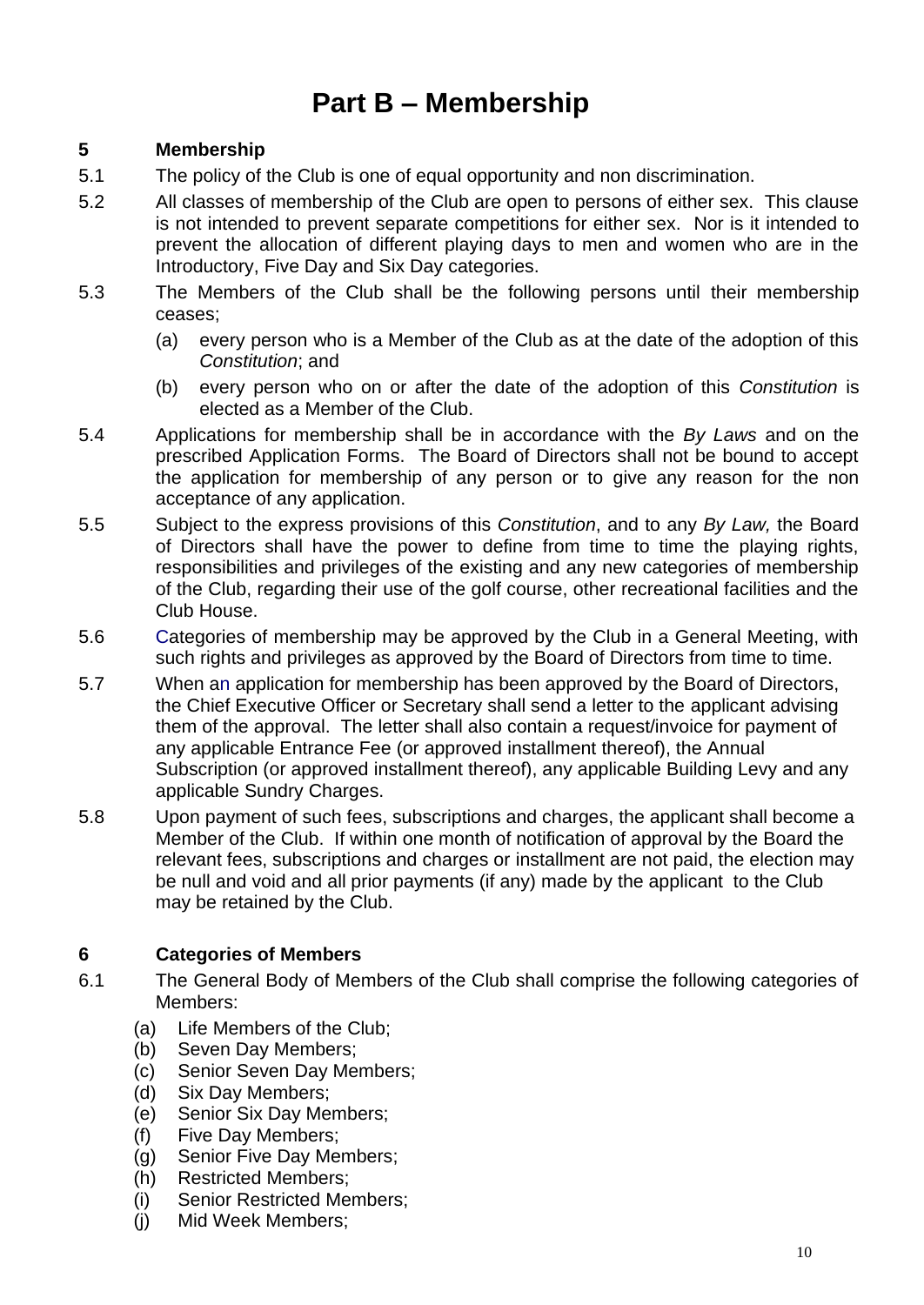- (k) Youth and Junior Members Seven Day;
- (l) Five Day Youth and Junior Members;
- (m) Student Members;
- (n) Bowling Members; and
- (o) Senior Bowling Members.
- 6.2 Other Categories of Membership of the Club comprise:
	- (a) Junior Seven Day Members under 18 years of age
	- (b) Five Day Junior Members under 18 years of age
	- (c) Limited Members
	- (d) Country Members
	- (e) Social Members
	- (f) Honorary Members
	- (g) Short Term Members
	- (h) Introductory Members
	- (i) Corporate Members
	- (j) Approved Named Players of Corporate Members; and
	- (k) Leave of Absence.
- 6.3 All Members of the Club, excepting Members in any categories of membership who are under 18 years of age, shall have full rights and privileges to those parts of the Club premises licensed under the *Liquor Control Reform Act.*
- 6.4 Persons who belong to the General Body of Members and are Financial Members shall have the right to elect a Board of Directors (comprising five Officers and four other directors) to manage the business and affairs of the Club.
- 6.5 Persons under the age of 18 years may be elected to various categories of membership, including but without limitation as Youth and (2009) Junior Members and Five Day Youth and (2009) Junior Members as set out in the *Constitution*. However, such Members do not have the full rights and privileges of the General Body of Members until they reach the age of 18 years.
- 6.6 Honorary Members may be elected as provided in Clause 30. No person shall be allowed to become an Honorary Member of the Club or be relieved of the payment of the regular subscription except those possessing the qualifications defined in this *Constitution* and subject to the conditions and regulations prescribed in this *Constitution* and in the *By Laws*.
- 6.7 Short Term Members may be elected as set out in this *Constitution*, subject to the conditions and regulations prescribed in this *Constitution* and the *By Laws*.
- 6.8 The General Body of Members shall at all times constitute not less than 60% (or such other amount as is specified by Liquor Licensing Victoria from time to time) of the total membership of the Club, excluding guests and visitors who are considered to be Temporary Members.

#### **7 Register of Members**

7.1 A Register of Members of the Club shall be kept by the General Manager or the Secretary on the Club's premises. The Register shall set forth in full, the names, addresses, dates of birth and occupations of all Members of the Club and the date of the latest payment of each Member's subscription.

#### **8 Life Members of the Club**

8.1 Life Members of the Club shall comprise those members who are Life Members of the Club, Lady Life Members and Bowls Life Members at the date of adoption of this Constitution.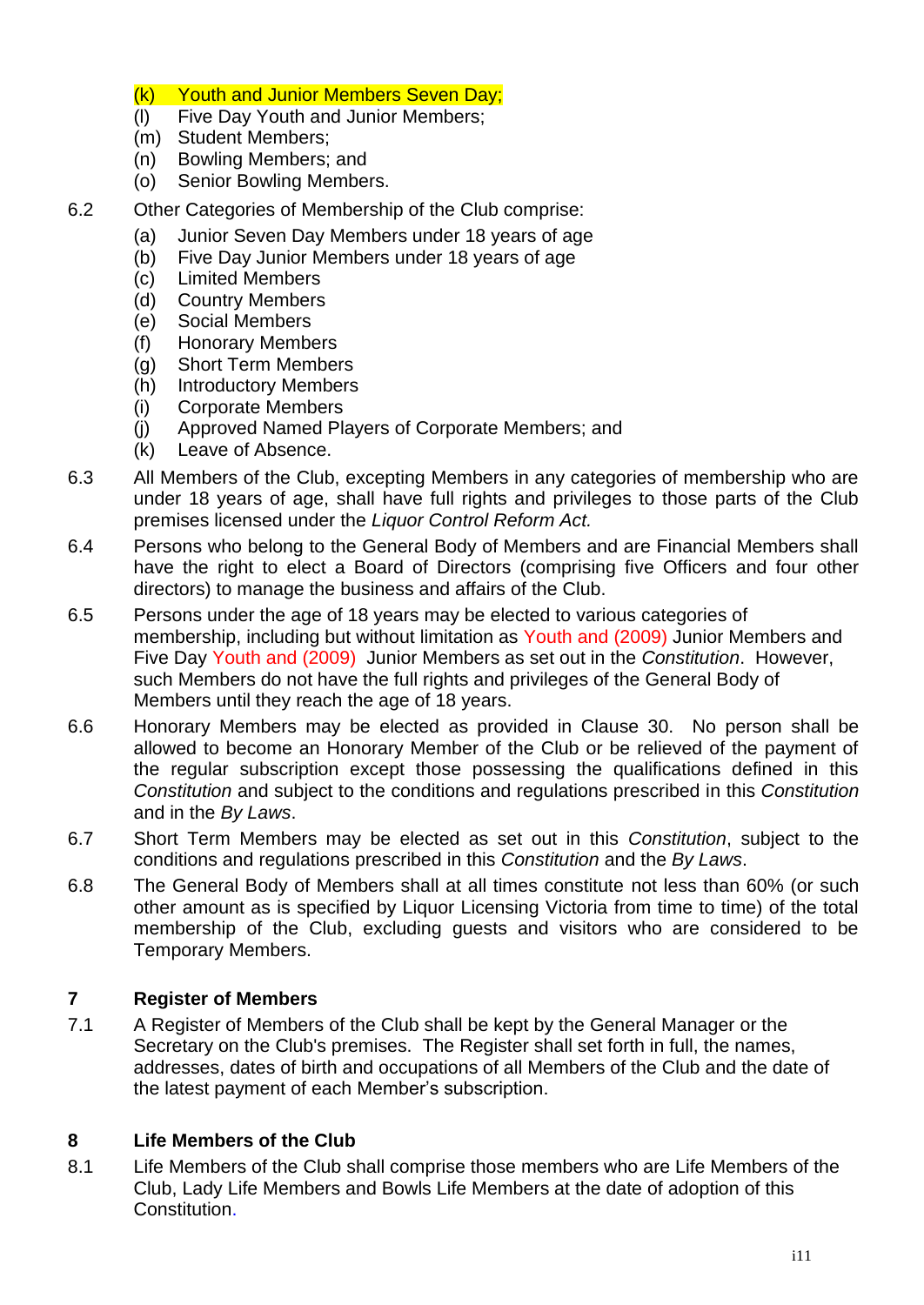- 8.2 On the recommendation of the Board of Directors, Ladies Committee or Bowls Committee any Member who has rendered distinguished and exceptional service to the Club and/or service in the interest of sport, may, at any General Meeting of the Club, be elected a Life Member of the Club without any special payment for such life membership. A 75% majority vote of those Members voting shall be necessary for such election.
- 8.3 The total number of Life Members of the Club shall not exceed 12 unless otherwise approved at a General Meeting of the Club.
- 8.4 The number, rights and privileges of Life Members of the Club shall be as determined from time to time by the Board of Directors. Generally, every Life Member of the Club shall be entitled to all the privileges and be subject to all the duties of a Seven Day Member during their life. Life Members do not have to pay Annual Subscriptions, but may be required to pay any Sundry Charges and levies, where applicable, in accordance with the *By Laws*.
- 8.5 The criteria for considering the awarding of Life Membership of the Club shall be determined by the Board of Directors from time to time and specified in the *By Laws* and shall include (but not confined to) the following:
	- (a) Period of Club membership;
	- (b) Contribution to promotion of the Club's objectives;
	- (c) Service to sport as a representative of (and while a member of) the Club;
	- (d) Ready acknowledgement and acceptance within the Club and/or the wider community as a person of unimpeachable character whose contribution to the Club, or sport, is clearly exemplary.

#### **9 Seven Day Members**

- 9.1 Seven Day Members shall be persons who, when elected to this category are entitled to all the privileges of membership on all seven days of the week. They are entitled to vote at General Meetings if they are Financial Members. The number of Seven Day Members shall not exceed 450.
- 9.2 The Entrance Fee for Seven Day Members shall be determined as specified in Clause 32 and the Annual Subscription for Seven Day Members shall be determined as specified in Clause 33. For Seven Day Members, who did not become holders of Unsecured Notes by 2 February 1997, a Building Levy of \$187 per year is payable until the earlier of 2017 and the date on which the Unsecured Notes are repaid in full. Sundry Charges covering such matters as insurance and the use of lockers, and levies where applicable, are payable in accordance with the *By Laws*.

#### **10 Senior Seven Day Members**

- 10.1 A Seven Day Member, who has been a Member of the Club for at least 25 years and who has attained the age of 65 years, upon application to the Board of Directors may be transferred to Senior Seven Day Membership, if a vacancy exists. Senior Seven Day Members shall have the same rights and privileges as Seven Day Members and are entitled to vote at General Meetings if they are Financial Members. The number of Senior Seven Day Members shall not exceed 50.
- 10.2 Unless otherwise determined by the Members at a General Meeting, the Annual Subscription payable by a Senior Seven Day Member shall from 1 July 2009 be at a discount of 40%, from 1 July 2010 at a discount of 32.5% and from 1 July 2011 at a discount of 25% of (2009) be at a 50% discount to the Annual Subscription payable by a Seven Day Member. For Senior Seven Day Members, who did not become holders of Unsecured Notes by 2 February 1997, a Building Levy of \$93 per year is payable until the earlier of 2017 and the date on which the Unsecured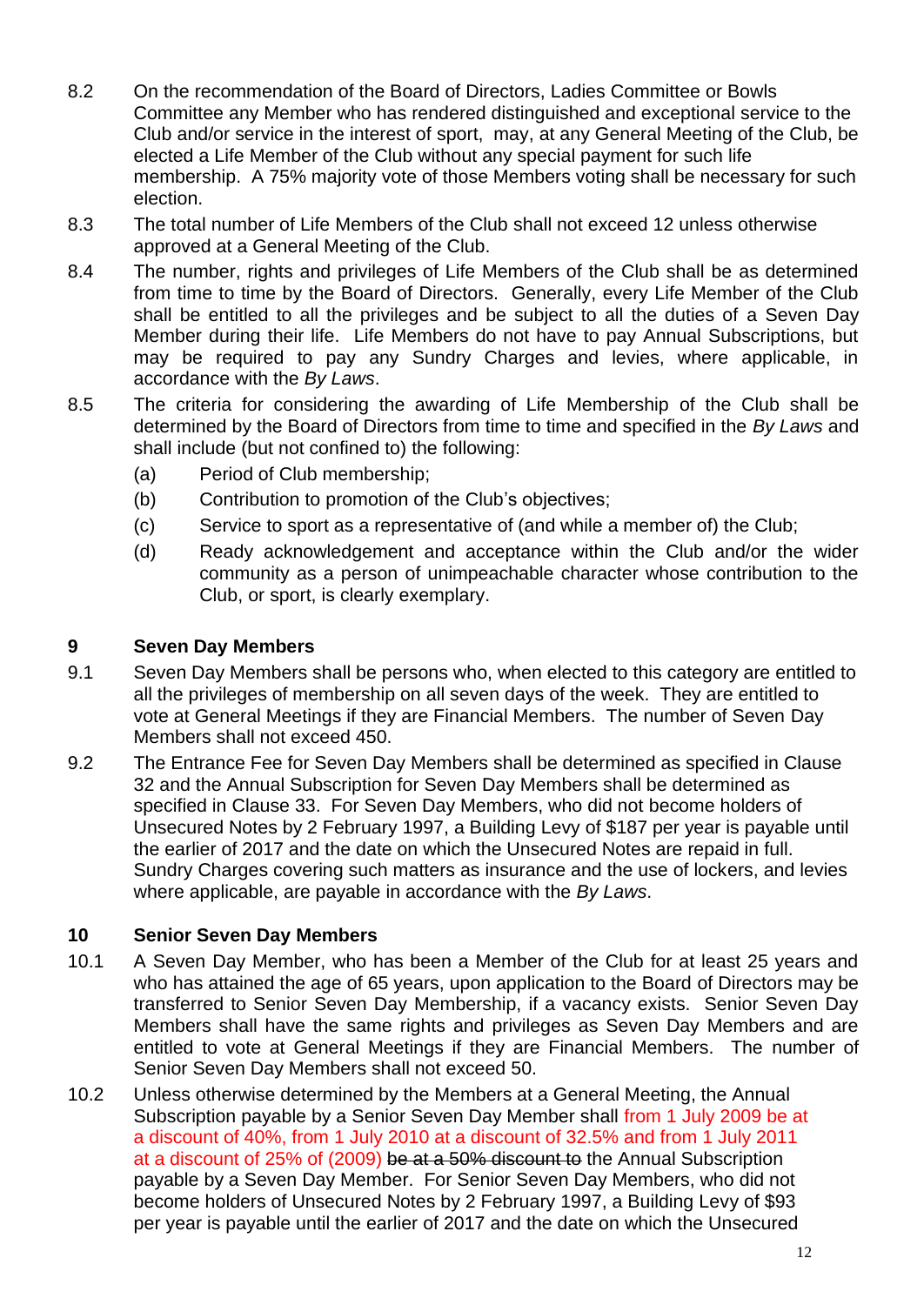Notes are repaid in full. Sundry Charges and levies, where applicable, are payable in accordance with the *By Laws*.

#### **11 Six Day Members**

- 11.2 Six Day Members shall be entitled to use the golf course playing facilities on Weekdays and on Sundays. They are entitled to vote at General Meetings if they are Financial Members. No person shall be elected as a Six Day Member unless there is a waiting list for Seven Day Members. The number of Six Day Members shall not exceed 200.
- 11.3 Unless otherwise determined by the Members at a General Meeting, the Entrance Fee for an Six Day Member shall be the same as for a Seven Day Member and the Annual Subscription for an Intermediate Member shall be 85.72% of the Annual Subscription for a Seven Day Member, rounded up to the nearest dollar. For Six Day Members, who did not become holders of Unsecured Notes by 2 February 1997, a Building Levy of \$160 per year is payable until the earlier of 2017 and the date on which the Unsecured Notes are repaid in full. Sundry Charges and levies, where applicable, are payable in accordance with the *By Laws*.

#### **12 Senior Six Day Members**

- 12.1 A Six Day Member who has been a Member of the Club for at least 25 years and who has attained the age of 65 years may upon application to the Board of Directors be transferred to Senior Six Day Membership, if a vacancy exists. Senior Six Day Members shall have the same rights and privileges as Six Day Members and are entitled to vote at General Meetings if they are Financial Members. The number of Senior Six Day Members shall not exceed 20.
- 12.2 Unless otherwise determined by embers at a General Meeting, the Annual Subscription payable by a Senior Six Day Member shall from 1 July 2009 be at a discount of 40%, from 1 July 2010 at a discount of 32.5% and from 1 July 2011 at a discount of 25% of be at a 50% discount to (2009) the Annual Subscription payable by a Six Day Member. For Senior Six Day Members, who did not become holders of Unsecured Notes by 2 February 1997, a Building Levy of \$80 per year is payable until the earlier of 2017 and the date on which the Unsecured Notes are repaid in full. Sundry Charges and levies, where applicable, are payable in accordance with the *By Laws*.

#### 13 **Five Day Members**

- 13.1 Five Day Members shall be entitled to use the golf course playing facilities on five days per week as specified in the *By Laws.* They are entitled to vote at a General Meeting if they are Financial Members. The number of Five Day Members shall not exceed 400 minus the number of Restricted and Mid Week Members.
- 13.2 Unless otherwise determined by the Members at a General Meeting, the Annual Subscription payable by a Five Day Member shall be the same as for a Seven Day Member and the Annual Subscription shall be 71.4% of the Annual Subscription for Seven Day Members, rounded up to the nearest dollar. For Five Day Members, who did not become holders of Unsecured Notes by 2 February 1997, a Building Levy of \$133 per year is payable until the earlier of 2017 and the date on which the Unsecured Notes are repaid in full. Sundry Charges and levies, where applicable, are payable in accordance with the *By Laws.*

#### **14 Senior Five Day Members**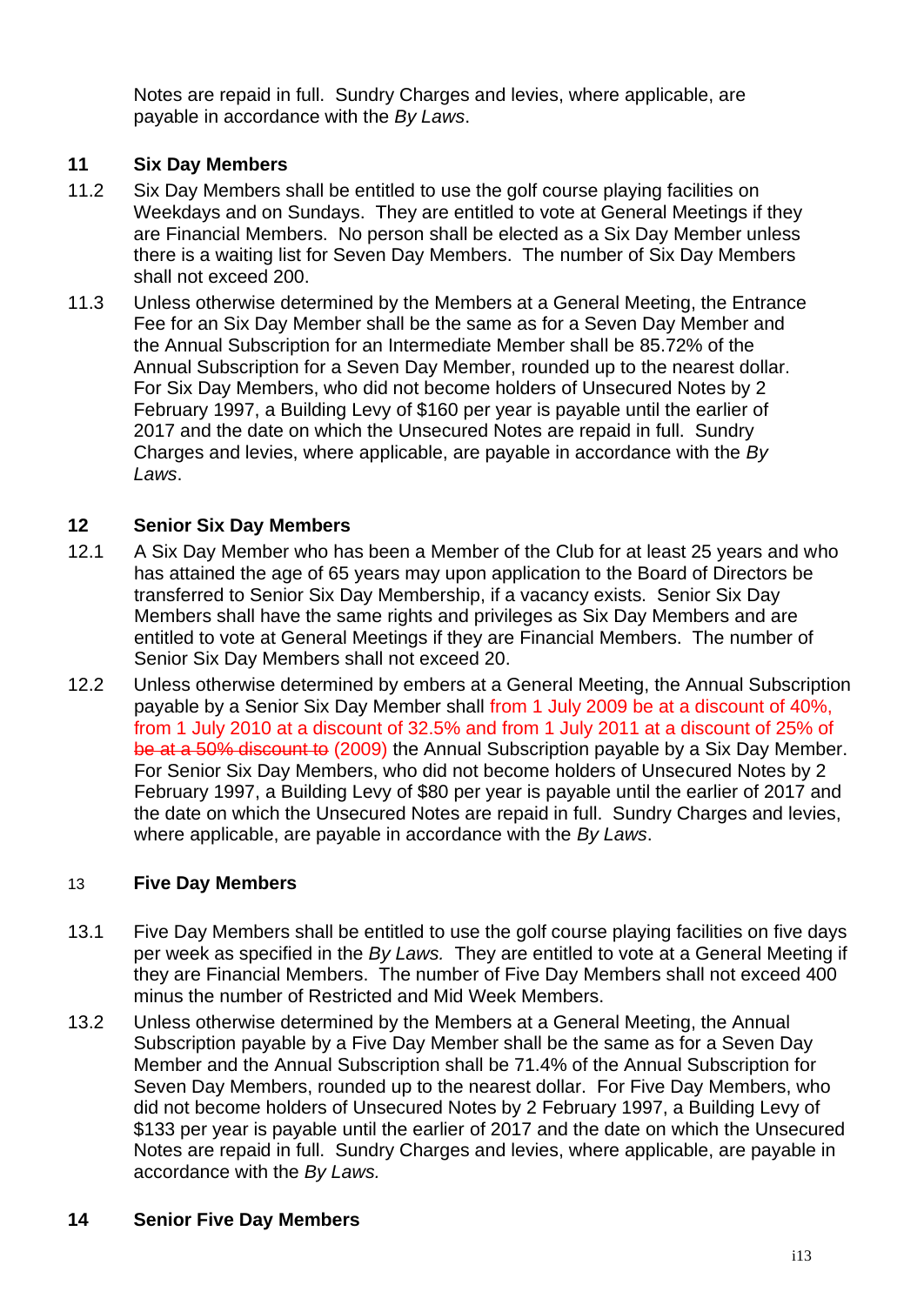Senior Five Day Members: (This category is retained as a legacy category for those who are presently Senior Five Day Members. No further admissions will be made to this category.) This category will be abolished on 1 July 2010. Senior Five Day Members will become ordinary Five Day Members on 1 July 2010. (2009).

- 14.1 **A Restricted Member or a Five Day Member who has been a Member of the Club for at least 25 years and** who has attained the age of 65 years may upon application to the Board of Directors be transferred to Senior Five Day Membership, if a vacancy exists. Senior Five Day Members shall have the same rights and privileges as Five Day Members and are entitled to vote at General Meetings if they are Financial Members. The number of Senior Five Day Members shall not exceed 20.
- 14.2 Unless otherwise determined by the Members at a General Meeting, the Annual Subscription payable by a Senior Five Day Member shall be at a 50% discount to the Annual Subscription payable by a Five Day Member. For Senior Five Day Members who did not become holders of Unsecured Notes by 2 February 1997, a Building Levy of \$67 per year is payable until the earlier of 2017 and the date on which the Unsecured Notes are repaid in full. Sundry Charges and levies, where applicable, are payable in accordance with the *By Laws***.**
- **15 Restricted Members: This category is retained as a legacy category for those who are presently Restricted Members but do not wish to become Five Day or Six day members. No further admissions will be made to this category.)**
- 15.1 Restricted Members shall comprise those Members who belong to the Category at the date of adoption of this Constitution. Restricted Members shall be entitled to use the golf course playing facilities on five days per week as specified in the *By Laws*. They are entitled to vote at General Meetings if they are Financial Members.
- 15.2 Unless otherwise determined by the Members at a General Meeting, the Annual Subscription for a Restricted Member shall be 71.33% of the Annual Subscription for Seven Day Members, rounded up to the nearest dollar. For Restricted Members, who did not become holders of Unsecured Notes by 2 February 1997, a Building Levy of \$133 per year is payable until the earlier of 2017 and the date on which the Unsecured Notes are repaid in full. Sundry Charges and levies, where applicable, are payable in accordance with the *By Laws*.
- **16 Senior Restricted Members: This category is retained as a legacy category for those who are presently Restricted Members but do not wish to become Five Day or Six day members. No further admissions will be made to this category.)**
- 16.1 Senior Restricted Members shall comprise those Members who belong to the Category at the date of adoption of this Constitution.
- 16.2 Unless otherwise determined by the Members at a General Meeting, the Annual Subscription payable by a Senior Restricted Member shall be at a 50% discount to the Annual Subscription payable by a Restricted Member. For Senior Restricted Members, who did not become holders of Unsecured Notes by 2 February 1997, a Building Levy of \$67 per year is payable until the earlier of 2017 and the date on which the Unsecured Notes are repaid in full. Sundry charges and levies, where applicable, are payable in accordance with the *By Laws*.

**17**

This category was abolished on 1 July 2010. Mid Week Members on 1 July 2010 shall be transferred to Five Day Membership and subject to all Five Day membership fees and charges. (2009)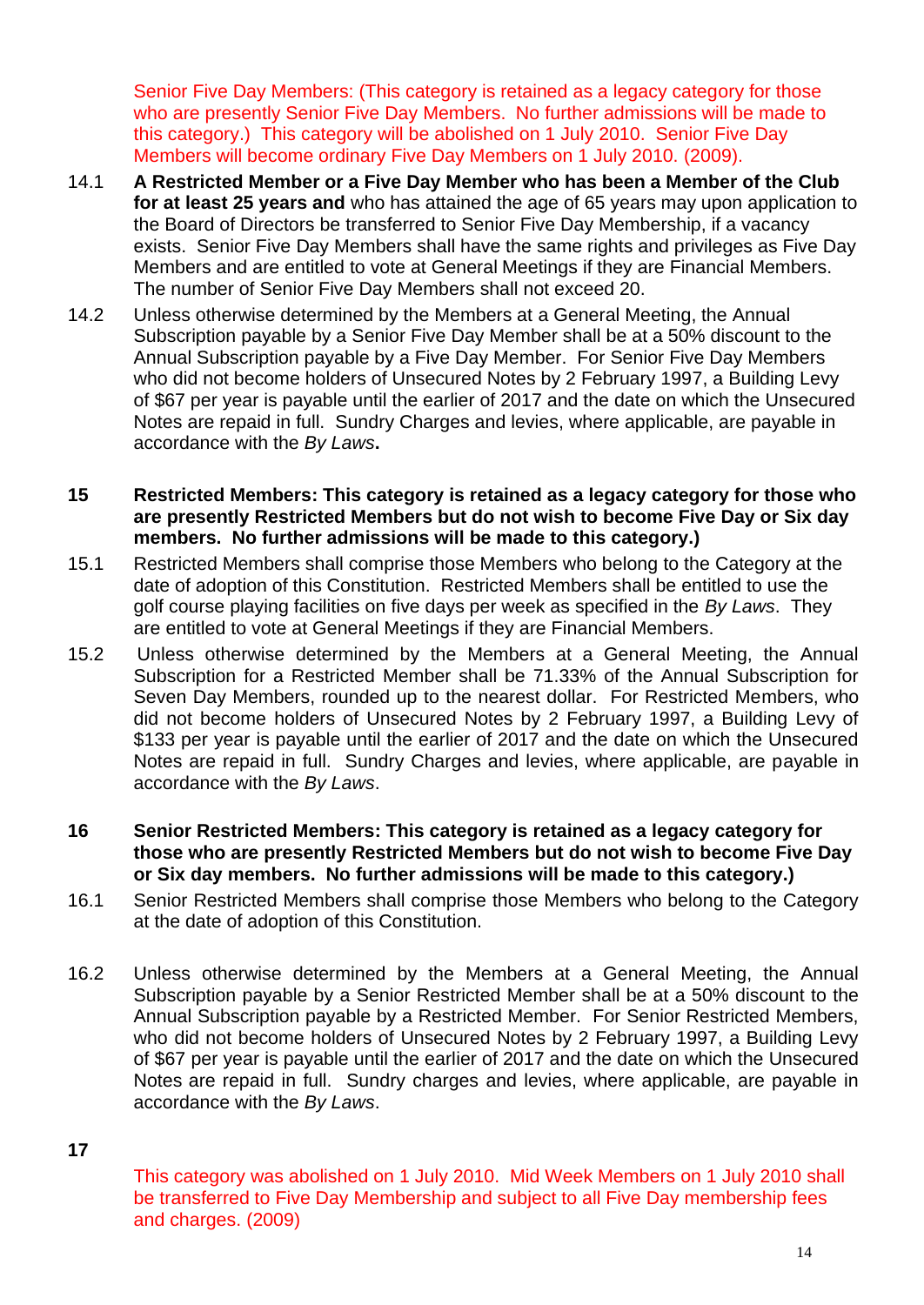**Mid Week Members: This category is retained as a legacy category for those who are presently Mid Week Members but do not wish to become Five Day members. No further admissions will be made to this category.)**

- 17.1 Mid Week Members shall comprise those Members who belong to the Category at the date of adoption of this Constitution. Mid Week Members shall be entitled to use the golf course playing facilities on four days per week as specified in the *By Laws*. They are entitled to vote at General Meetings if they are Financial Members.
- 17.2 Unless otherwise determined by the Members at a General Meeting, Annual Subscription for a Mid Week Member shall be 57.17% of the Annual Subscription for Seven Day Members, rounded up to the nearest dollar. For Mid Week Members, who did not become holders of Unsecured Notes by 2 February 1997, a Building Levy of \$106 per year is payable until the earlier of 2017 and the date on which the Unsecured Notes are repaid in full. Sundry charges and levies, where applicable, are payable in accordance with the *By Laws*. (2009)

#### **18 Corporate Members**

- 18.1 Corporate Member's nominated players are entitled to a range of rights and privileges depending on the arrangements agreed between Board of Directors and the Corporation and as specified in the *By Laws*. A Corporate Member is not entitled to vote at General Meetings.
- 18.2 A Corporate Member is entitled to nominate any number of up to three (2009) players whose names must be put forward to the Membership Committee for examination and approval by the Board in the normal manner. The total annual fee payable is set out in the *By Laws* and depends on the number of players nominated by the Corporate Member, the number of days per week that they are permitted to play golf and the number of guest passes included in the annual package. The total annual fee incorporates a component for the Entrance Fee and a component for the Annual Subscription, Sundry Charges and levies
- 18.3 The aggregate number of nominated players across Corporate Memberships may will (2009) be varied from time to time by the Board. of Directors but in general will not exceed 21. (2009)
- 18.4 The nominated players of Corporate Memberships shall have the same playing rights and obligations of Seven Day, Six Day or Five Day Members respectively, depending on the specific arrangements agreed between the Club and the specific Corporate Member.
- 18.5 Corporate Members and their nominated players will have the opportunity to invite a number of guests per year as specified in the *By Laws*.
- 18.6 Special arrangements for Corporate Days may (2009) can be made by consultation with the General Manager.

#### 18A Group Members

Members of any specific group with a common interest, common employer or common domicile may be offered membership at such fees and on such terms and conditions as agreed between the Board and such specific group. Fees, terms and conditions may be varied at the discretion of the Board as and when the Board sees fit. (2009)

#### 18B Development Group Members (2009)

18B.1 The Board may appoint a person to Development Group Membership where such appointment will encourage and assist the development of a talented individual, assist in the retention to the Club of a gifted player, or generally promote and assist the interests of sports in general or the interests of Heidelberg Golf Club in particular.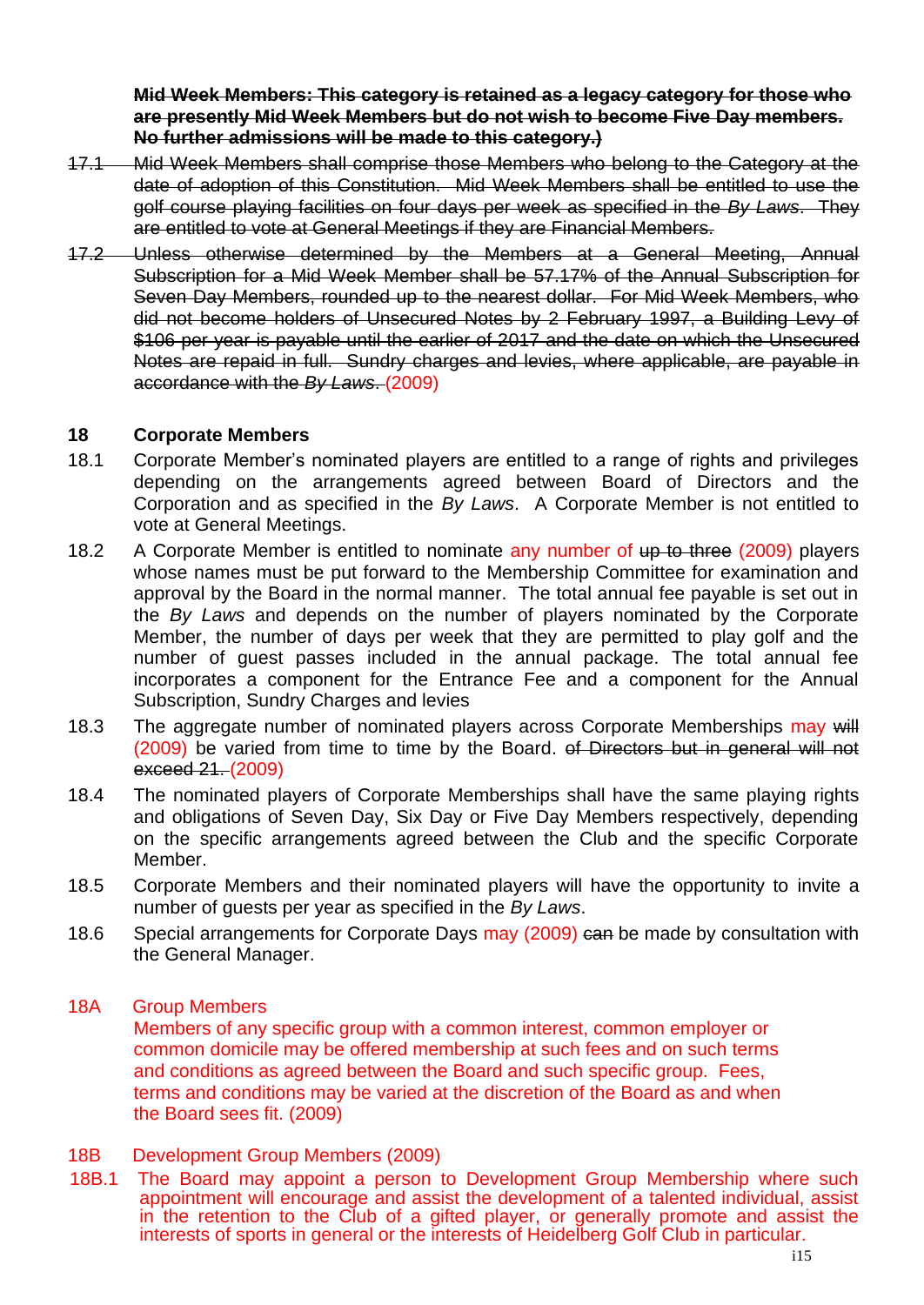#### 19 Youth and Junior (under 21 years of age) Members

- 19.1 Only persons who are under 25 years of age may be a Youth and Junior Member. Members shall have such rights and privileges as the Board of Directors prescribes from time to time and as specified in the *By Laws*. The number of Youth and Junior Members shall not exceed 85.
- 19.2 Unless otherwise determined by the Members at a General Meeting, Youth and Junior Members are required to pay a one off Entrance Fee that is relative to a Seven Day Membership Entrance Fee, rounded up to the dollar at the date of their admission as a Youth and Junior Member, in accordance with the following schedule:

| Age on                  | 12/13/14/15 | 16/17/18 | 19/20 | $\Omega$<br>∠ | 22 | 23 | 24 |
|-------------------------|-------------|----------|-------|---------------|----|----|----|
| <b>Admission</b>        |             |          |       |               |    |    |    |
| <b>Entrance Fee (%)</b> | 16.5        | 20       | 35    | 50            | 65 | 75 | 85 |

19.3 Unless otherwise determined by the Members at a General Meeting, the Annual Subscription for a Youth and Junior Member shall be in accordance with the following schedule as a percentage of a Seven Day member. The age of the Youth and Junior Member is the age at the commencement of the financial year of the Club and the Annual Subscription shall be rounded up to the nearest dollar. Youth and Junior Members are exempted from the payment of the Building Levy. Sundry Charges and levies, where applicable, are payable in accordance with the *By Laws*.

| <b>Age On Admission</b> | 12/13 | 4/15 | 16/17/18 | 19/20   | n, | $\sim$<br>∠∠ | $\sim$<br>∠J                    | 24 |
|-------------------------|-------|------|----------|---------|----|--------------|---------------------------------|----|
| % per annum             | 12.5  | 15   | 20       | つよ<br>ິ | 50 | 65           | $\overline{\phantom{a}}$<br>ن ' | 85 |

- 19.4 Youth and Junior Members under 18 years of age are restricted in their use of the Club premises in accordance with the *Liquor Control Reform Act* and as specified in the *By Laws* and are not included in the General Body of Members. Youth and Junior Members aged 18 years and over are included in the General Body of Members and enjoy full rights and privileges of the Club, including entitlement to vote at General Meetings, if they are Financial Members.
- 19.5 On attaining the age of 25 years, a Youth and Junior Member may, upon application to the Board of Directors, be transferred to Seven Day Member category (or to a lesser category of membership should they so desire) at the next regular payment of Annual Subscriptions, and subject to vacancies being available. Notwithstanding clause 19.1, a Youth and Junior Member is entitled to remain a Youth and Junior Member between the date of his or her  $25<sup>th</sup>$  birthday and the date of the next regular payment of Annual Subscriptions.

#### **20 Student Members**

- 20.1 Youth and Junior Members who are full time students, on attaining the age of 21 years, may be transferred to Student Membership with the same yearly subscription as a 20 year old Youth and Junior Member until the sooner of;
	- (a) the age of 24 years is reached; or
	- (b) the Member ceases to be a full time student.

Each Student Member must satisfy the Board of Directors on an annual basis of bona fides of his/her studentship. Student Members are entitled to vote at General Meetings, if they are Financial Members. The number of Student Members shall not exceed 15.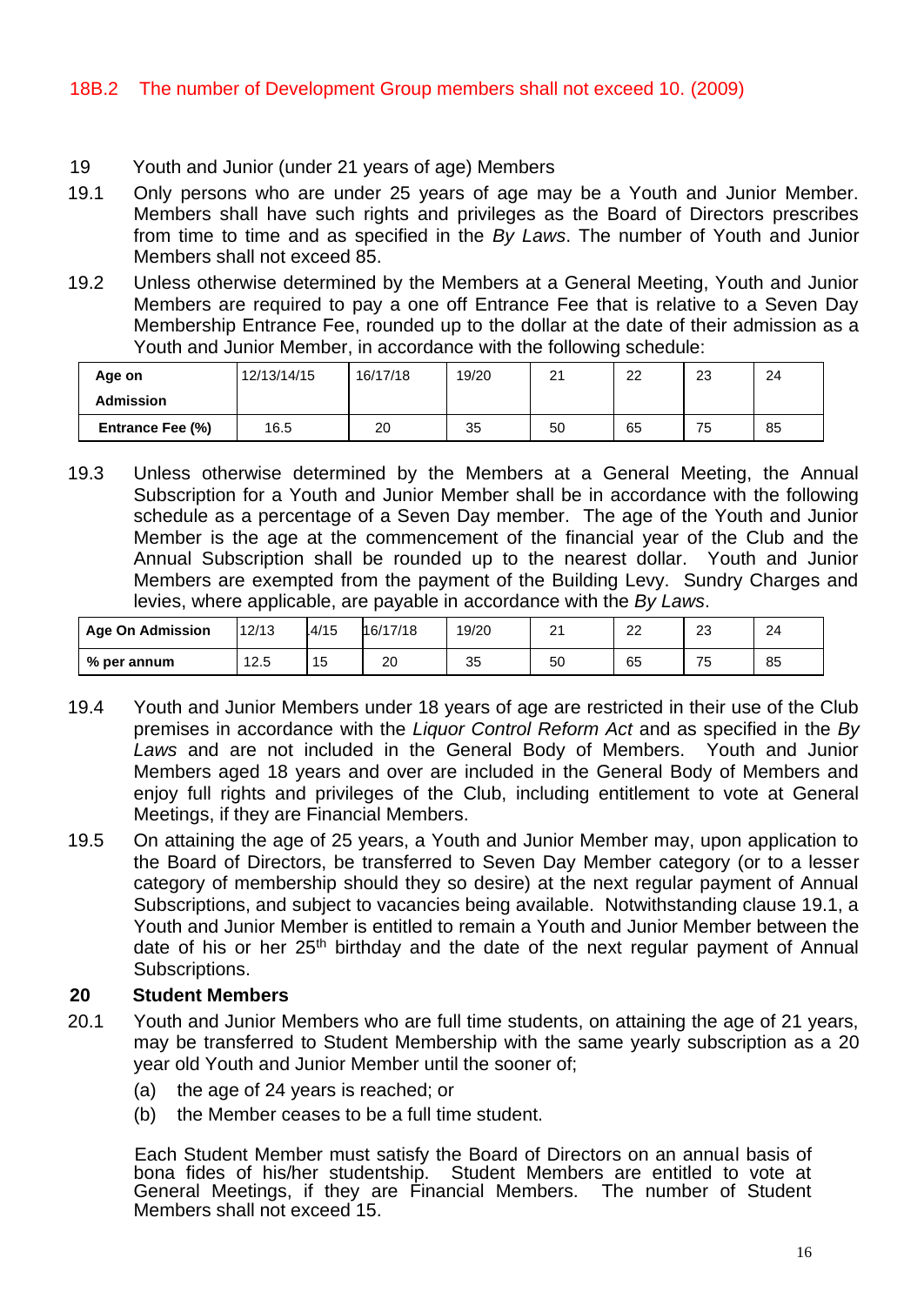20.2 A Junior Member cannot transfer to Student Membership unless and until they have paid the Entrance Fee payable under Clause 19.2. The Annual Subscription for a Student Member is the same as for a Junior Member. Student Members are exempted from payment of the Building Levy. Sundry charges and levies, where applicable, are payable in accordance with the *By Laws*.

#### **19 Five Day Youth and Junior (under 21 years of age) Members**

- 21.1 Five Day Youth and Junior Members must be under 25 years of age and shall be entitled to use the golf course playing facilities on Weekdays only. They shall have such rights and privileges as the Board of Directors prescribes from time to time and as specified in the *By Laws*. The number of Five Day Youth and Junior Members shall not exceed 50.
- 21.2 Unless otherwise determined by the Members at a General Meeting, Five Day Youth and Junior Members are required to pay the same Entrance Fee as Youth and Junior Members and as set out in clause 19.2 above. The Annual Subscription for a Five Day Youth and Junior Member shall be 75% of the Annual Subscription for a Youth and Junior Member in the same age bracket, rounded up to the nearest dollar. They are exempt from payment of the Building Levy but must pay Sundry charges and levies, where applicable, in accordance with the *By Laws*.
- 21.3 Five Day Youth and Junior Members under 18 years of age are restricted in their use of the Club premises, in accordance with the *Liquor Control Reform Act*, and as specified in the *By Laws* and are not included in the General Body of Members. Five Day Youth and Junior Members aged 18 years and over are included in the General Body of Members and enjoy full right and privileges of the Club, including entitlement to vote at General Meetings, if they are Financial Members.
- 21.4 Five Day Youth and Junior Members will be transferred to Youth and Junior Membership as vacancies arise. No person shall be elected as a Five Day Youth and Junior Members unless there is a waiting list for Youth and Junior Members.
- 21.5 On attaining the age of 25 years, a Five Day Member may, upon application to the Board of Directors, be transferred to Seven Day Member or Six Day Membership. When determining such an application, the Board of Directors shall consider the length of time that the applicant has been a Member of the Club, compared with those Members (if any) on the waiting list for elevation to Seven Day Membership. Alternatively, the Five Day Youth and Junior members may transfer to a lesser category of membership should they so desire. Such transfer shall take effect from the next regular payment of Annual Subscriptions and is subject to vacancies being available. Notwithstanding clause 21.1, a Five Day Youth and Junior Member is entitled to remain a Five Day Youth and Junior Member between the date of his or her 25th birthday and the date of the next regular payment of Annual Subscriptions.

#### **20 Limited Members**

- 22.1 Limited Members are persons who have transferred from a playing category of membership to the Limited Membership. When elected by the Board of Directors, Limited Members shall enjoy all the rights and privileges of the Club except for the golf course and bowling green. They are not entitled to vote at General Meetings. The number of Limited Members shall not exceed 200.
- 22.2 Unless otherwise determined by the Members at a General Meeting, the Annual Subscription for a Limited Member shall be 7.70% of the Annual Subscription for Seven Day Members, rounded up to the nearest dollar. For Limited Members, who did not become holders of Unsecured Notes by 2 February 1997, a Building Levy of \$37 per year is payable until the earlier of 2017 and the date on which the Unsecured Notes are repaid in full. Sundry charges and levies, where applicable, will be payable in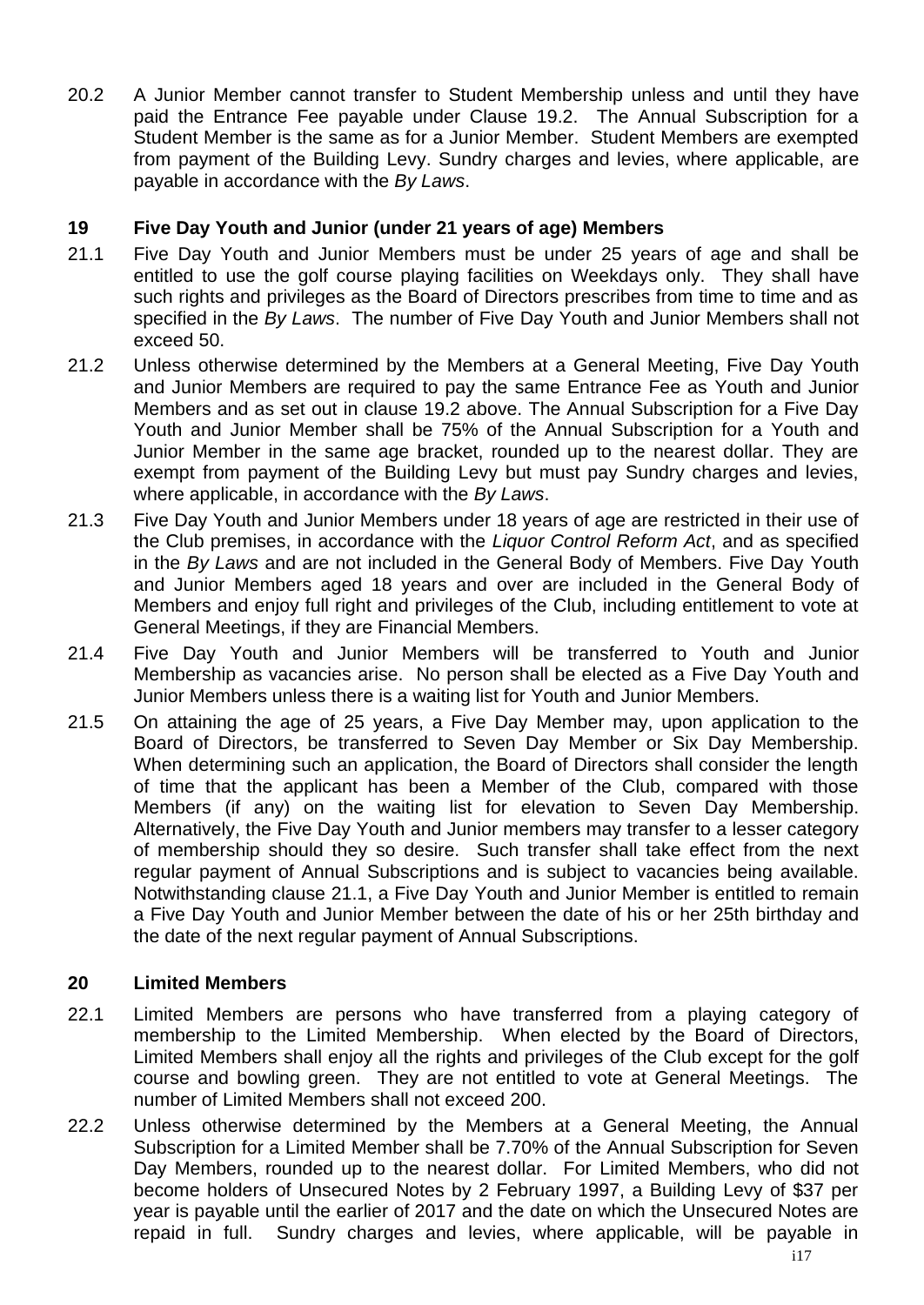accordance with the *By Laws*.

22.3 Limited Members may apply to the Board of Directors for approval to transfer back to a playing category. Any such transfer shall be on the terms and conditions, including payment of any outstanding or additional Entrance Fee, as determined by the Board of Directors from time to time and as specified in the *By Laws.*

#### **21 Country Members**

- 23.1 Country Members are persons whose ordinary place of residence is outside the defined radius of the Club, as specified in the *By Laws*. They are not entitled to vote at General Meetings. The number of Country Members shall not exceed 20.
- 23.2 Unless otherwise determined by the Members at a General Meeting, the Entrance Fee for a Country Member shall be the same as for an Seven Day Member and the Annual Subscription for a Country Member shall be 29.09% of the Annual Subscription for a Seven Day Member, rounded up to the nearest dollar. For Country Members, who did not become holders of Unsecured Notes by 2 February 1997, a Building Levy of \$52 per year is payable until the earlier of 2017 and the date on which the Unsecured Notes are repaid in full. Sundry Charges and levies, where applicable, are payable in accordance with the *By Laws*.

#### **22 Introductory Members**

- 24.1 Introductory Members shall be entitled to use the golf course playing facilities on two days per week and shall have such rights and privileges as the Board of Directors prescribes from time to time and as specified in the *By Laws*. They are not entitled to vote at General Meetings. The number of Introductory Members shall not exceed 50.
- 24.2 Unless otherwise determined by Members at a General Meeting, there will be no Entrance Fee for Introductory Membership. However, subject to Clause 24.4, if an Introductory Member transfers to another category of membership in accordance with Clause 24.3, he or she must pay the Entrance Fee for that category of membership. Unless otherwise determined by Members at a General Meeting, the Annual Subscription for an Introductory Member shall be 28.81% of the Annual Subscription for an Seven Day Member, rounded up to the nearest dollar. Sundry Charges and levies, where applicable, are payable in accordance with the *By Laws*.
- 24.3 Introductory Members will be offered the opportunity of transferring to another category of Membership at the expiration of a one year introductory period. The category of Membership offered by the Board of Directors will be determined by the number of other Members (if any) on the waiting list for elevation to a Seven Day Membership, Six Day Membership or a Five Day Membership respectively. Alternatively, the Introductory Member may transfer to a Social Membership or Leave of Absence (if appropriate) should they so desire. If the Introductory Member fails to accept the transfer they will cease to be a Member of the Club at the end of the one year introductory period.
- 24.4 If an Introductory Member applies to transfer to another category at, or prior to, the completion of the one year introductory period, the Board of Directors
- 24.5 may at its absolute discretion, reduce the Entrance Fee applicable, by up to the amount paid in Annual Subscriptions during the introductory period. The proportional reduction shall be as specified from time to time in the *By Laws*. The spouse of a member shall pay 50% of the relevant Entrance Fee for transfer to a Category in the General Body of Membership or such other amount as may be determined by the Board.

#### **23 Bowling Members**

23.1 Any person may be elected as a Bowling Member of the Club. Bowling Members shall be elected in the manner prescribed for the election of Seven Day Members. A Bowling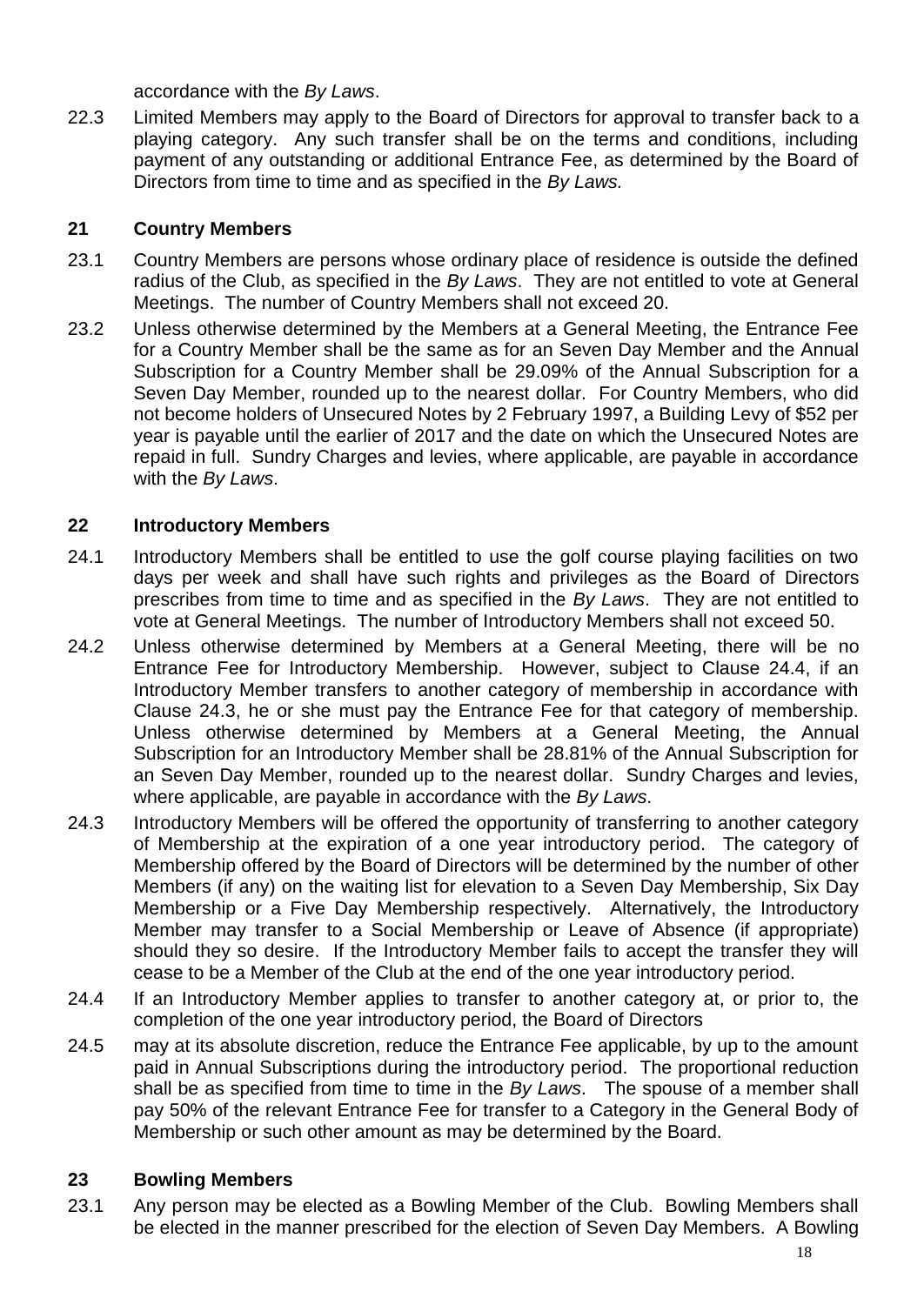Member shall have the rights and privileges as set out from time to time in the *By Laws*. Bowling Members who are over the age of 18 years are entitled to vote at General Meetings, if they are Financial Members of the Club. The maximum number of Bowling Members shall not exceed 143.

- 23.2 Unless otherwise determined by the Members at a General Meeting, the Entrance Fee for a Bowling Member shall be 2.15% of the Entrance Fee for a Seven Day Member and the Annual Subscription for a Bowling Member shall be 9.47% of the Annual Subscription for Seven Day Members, rounded up to the nearest dollar. For Bowling Members, who did not become holders of Unsecured Notes by 2 February 1997, a Building Levy of \$42 per year is payable until the earlier of 2017 and the date on which the Unsecured Notes are repaid in full. Sundry charges and levies, where applicable, are payable in accordance with the *By Laws*.
- 23.3 A Bowling Member may not use the golf course, without the expressed approval of the General Manager or Secretary and in accordance with the *By Laws*, including payment of the applicable green fee.
- *23.4* If a Bowling Member is under the age of 18 years, his or her use of the Club premises is restricted in accordance with the *Liquor Control Reform Act* and as specified in the *By Laws.* If they are under 18 years of age, they are not included in the General Body of Members and are not entitled to vote at General Meetings.

#### **24 Senior Bowling Members**

- 24.1 A Bowling Member who has been a member of the Club for at least 25 years and who has attained the age of 65 years, may upon application to the Board of Directors, be transferred to Senior Bowling Membership, if a vacancy exists. Senior Bowling Members shall have the same rights and privileges as Bowling Members and are entitled to vote at General Meetings, if they are Financial Members. The number of Senior Bowling Members shall not exceed 5.
- 24.2 Unless otherwise determined by the Members at a General Meeting, the Annual Subscription payable by a Senior Bowling Member shall be at a discount of **from 1 July 2009 be at a discount of 40%, from 1 July 2010 at a discount of 32.5% and from 1 July 2011 at a discount of 25% of 50% to (2009) the Annual Subscription payable by** a Bowling Member. For Senior Bowling Members, who did not become holders of Unsecured Notes by 2 February 1997, a Building Levy of \$21 per year is payable until the earlier of 2017 and the date on which the Unsecured Notes are repaid in full. Sundry Charges and levies, where applicable, are payable in accordance with the *By Laws*.

#### **25 Social Members**

- 25.1 Any person may apply to become a Social Member of the Club. Social Members shall enjoy all the rights and privileges of the Club except for golf course playing facilities and bowling green playing facilities. They are not entitled to vote at General Meetings. The total number of Social Members shall not exceed 30. (2009)
- 25.2 A person who has been a Member of the Club for at least 15 years and because of infirmity or illness can no longer play golf or bowls, may on application in writing to the Board of Directors be transferred to the category of Social Member.
- 25.3 Unless otherwise determined by the Members at a General Meeting, the Entrance Fee for a Social Member shall be 2.15% of the Entrance Fee for an Seven Day Member, rounded up to the nearest dollar.
- 25.4 Unless otherwise determined by the Members at a General Meeting, the Annual Subscription for a Social Member shall be 3.79% of the Annual Subscription for Seven Day Members, rounded up to the nearest dollar. For Social Members, who did not become holders of Unsecured Notes by 2 February 1997, a Building Levy of \$37 per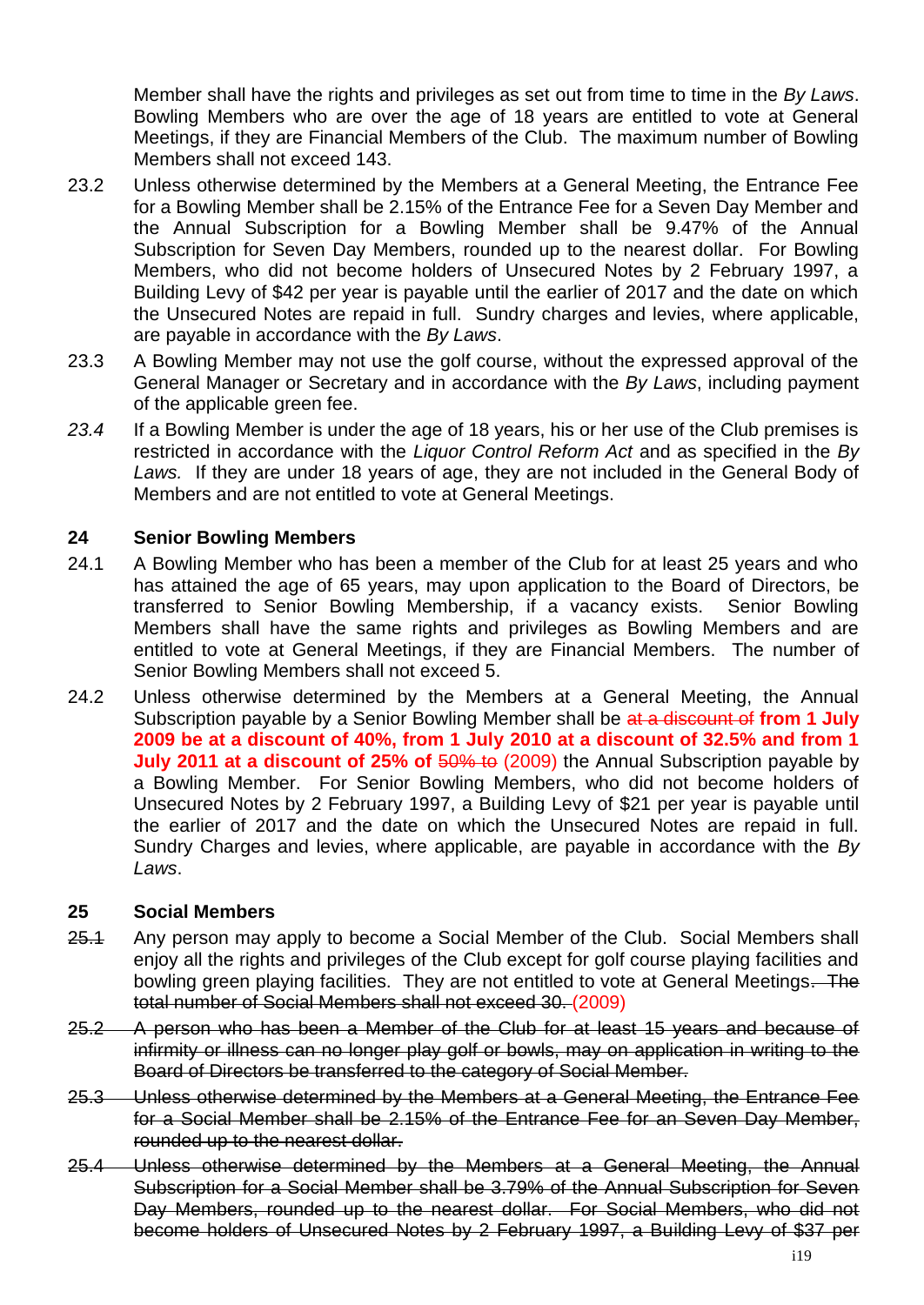year is payable until the earlier of 2017 and the date on which the Unsecured Notes are repaid in full. Sundry charges and levies, where applicable, are payable in accordance with the *By Laws*. (2009)

#### **26 Short Term Members**

- 26.1 A person who is visiting or is temporarily domiciled in Victoria may be granted Short Term Membership for an initial period not exceeding three months. The number of Temporary Members must not exceed 20.
- 26.2 The Entrance Fee for Short Term Members is partly incorporated in their Annual Subscriptions. If a Short Term Member transfers to another category of membership, they will be liable to pay the balance of the relevant Entrance Fee. The Annual Subscription for a Short Term member shall be 106.64% of the Annual Subscription for Seven Day Members, rounded up to the nearest dollar and is payable on a pro-rata basis quarterly or monthly in advance. A Building Levy at an annual rate of \$160 must also be paid quarterly or monthly in advance. Sundry Charges and levies, where applicable, are payable in accordance with the *By Law*.
- 26.3 The rights and privileges of Short Term Members shall be as determined from time to time by the Board of Directors and specified in the *By Laws*. In general they will be the same as Six Day Members. However, Short Term Members are not entitled to vote at General Meetings.
- 26.4 The Board of Directors shall have the power to revoke the membership of any Short Term Member without notice and without giving reasons.

#### **29 Honorary Members**

- 29.1 The Board of Directors may grant Honorary Membership, with rights and privileges as specified in the *By Laws*, to distinguished members of the community and or selected senior members of staff (2009). This category of membership is intended to recognize the achievements of the holders of public office and distinguished sportsmen, etc. sportspersons and citizens and to assist the Club to recruit, retain and reward senior staff. (2009)
- 29.2 The initial number of Honorary Members shall not exceed five. However, the number may be varied from time to time by the Board of Directors and specified in the *By Laws*.
- 29.3 Honorary Members pay no Entrance Fee, no Annual Subscriptions and no Sundry Charges or levies. They are not entitled to vote at General Meetings.
- 29.4 The Board shall have the power to revoke the membership of any Honorary Member without cause, without notice and without giving reasons. (2009)

#### **30 Leave of Absence**

- 31.1 Members wishing to take leave of absence from the Club may be granted such leave by the Board of Directors on application and subject to the *By Laws*.
- 31.2 Unless otherwise determined by the Board of Directors, the Annual Subscription payable by a Member while on Leave of Absence shall be 12.56% of the Annual Subscription for Seven Day Members, rounded up to the nearest dollar. While a Member is on Leave of Absence, any Building Levy is suspended. When the Leave of Absence ceases, the Member's Annual Subscription and the balance (if any) of the current year's Annual Subscription, on a pro-rata basis, shall then be immediately payable.
- 31.3 Generally, no Sundry Charges are applicable while a Member is on Leave of Absence. However, if the Board of Directors determines that any Sundry Charges or levies are applicable, they are payable in accordance with the *By Laws*.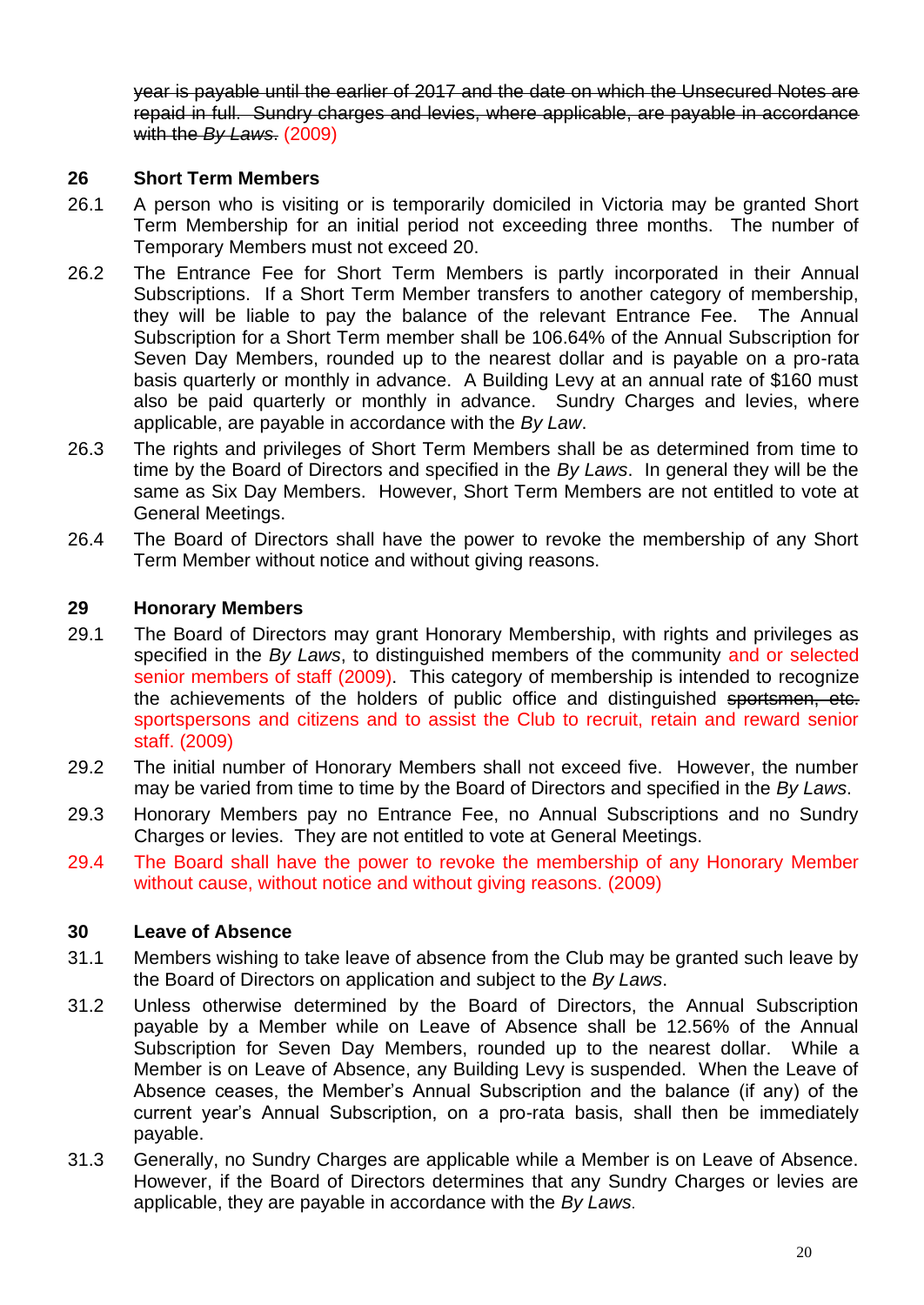## **Part C – Fees and Charges**

#### **32 Entrance Fees**

- 32.1 Unless otherwise determined by the Members at a General Meeting, the Entrance Fee for a Seven Day Member shall be 150% of the Annual Subscription of a Seven Day Member or such lesser sum as may be determined by the Board from time to time plus any applicable taxes including without limitation any GST.
- 32.2 Unless otherwise determined by the Members at a General Meeting, the Entrance Fees (including any applicable taxes) for other categories of membership shall be as specified in Clauses 11 to 30 of the *Constitution*. However, the Entrance Fee for the spouse of a Seven Day, Six Day, Five Day, Restricted or Mid Week Member shall be 50% of the Entrance Fee that is applicable to the proposed category of in the General Body of Membership.
- 32.3 A Member elected to another category of membership for which a greater Entrance Fee is applicable shall be required to pay the difference between their new category and their previous category.
- 32.4 Junior Members and Mid Week Junior Members are permitted to pay their Entrance Fee as set out in Clause 19 above.

#### **33 Annual Subscriptions**

- 33.1 The Annual Subscription for the various categories of membership shall be such as determined from time to time by the Board of Directors in accordance with this *Constitution* and specified in the *By Laws.* Payment of the total Annual Subscription, or approved installment thereof, as invoiced, plus any applicable taxes, including without limitation any GST, entitles the Member to be listed in the Register of Members.
- 33.2 The Annual Subscriptions for Seven Day Members shall be determined once per year by the Board of Directors. The increase to the Annual Subscription for Seven Day Members shall not be greater than the higher of 5% or the percentage increase in the Melbourne Capital City Consumer Price Index ("CPI") for All Groups (or equivalent index), over the immediately preceding twelve months ended 30 September, unless approved by the Club in General Meeting.
- 33.3 The Annual Subscriptions payable by Members other than Seven Day Members shall be calculated as a percentage of the Seven Day Member Annual Subscription as specified in this *Constitution* and as set out in the *By Laws.*
- 33.4 The Board of Directors has the power to offer and grant discounts to the Annual Subscriptions applicable to specific categories of membership, should they determine that such action is in the best interest of the Club. They may also offer and grant discounts for the early payment of invoices, provided that such discounts are offered to all Members in the specific categories equally and they determine that such action is in the best interest of the Club.
- 33.5 In accordance with clause 9.6 of the "Unsecured Note Disclosure Statement" dated 18 December 1996, prepared by Coltmans Price Brent, the Annual Subscription payable by the relevant Members who are holders of Unsecured Notes in the Club is reduced by \$88. These Members applied for the \$2,200 Unsecured Notes by 2 February 1997 and paid the last installment by 30 November 1997. This reduction is applicable from and including the financial year commencing two financial years after the full payment of the \$2,200 until the Unsecured Notes are redeemed, which is scheduled to be 20 years after they were paid in full.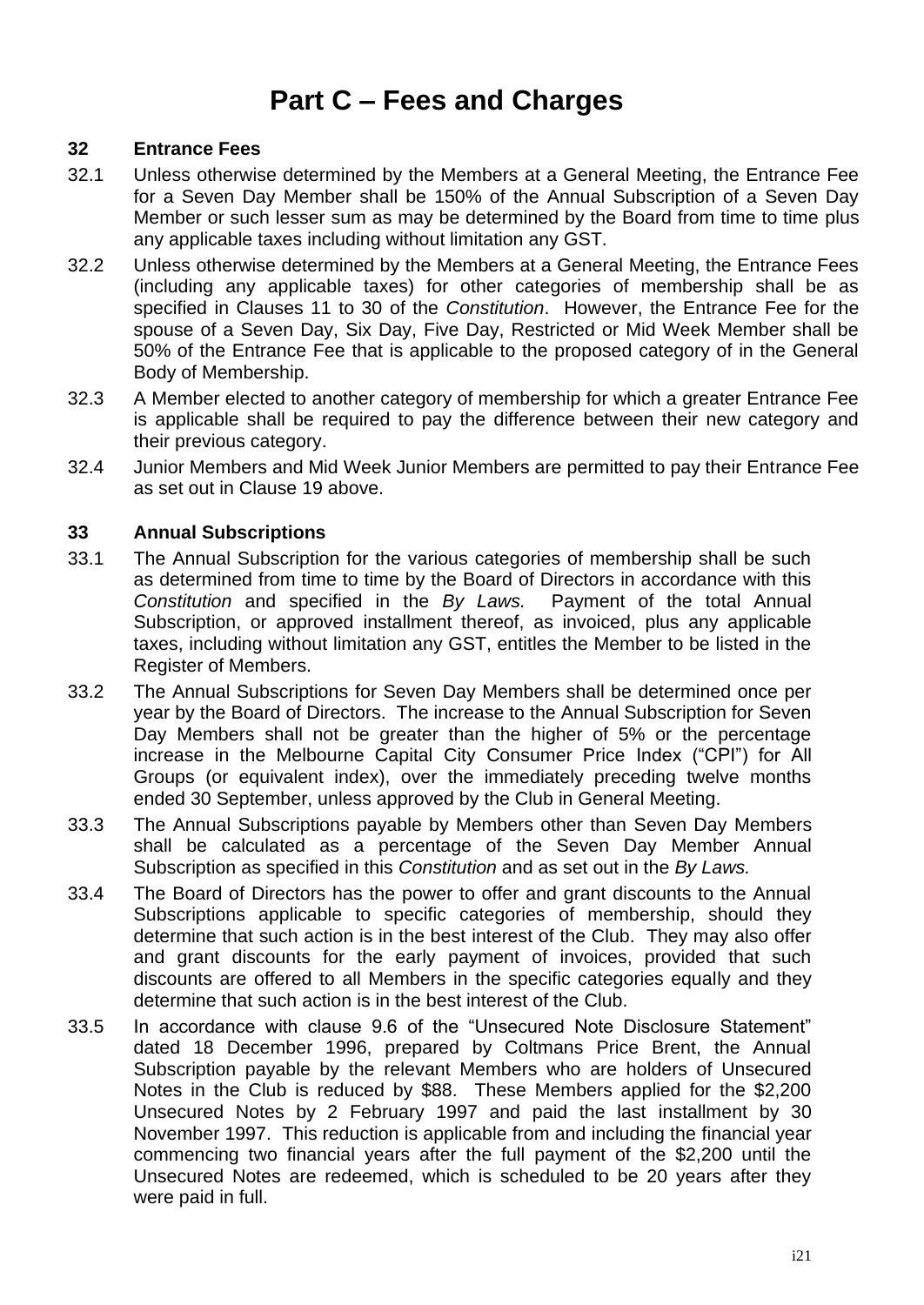#### **34 Payment of Fees and Charges**

- 34.1 All Annual Subscriptions, together with the Building Levy (where applicable), any Sundry Charges and any applicable taxes, including without limitation any GST, shall (unless the Board of Directors otherwise decide in a particular case) become due and payable in full and in advance on the first day of every Financial Year. The Board of Directors for any Financial Year may authorize the Annual Subscription to be paid in installments. Details of the installments shall be provided on the Member's invoice and shall be specified in the *By Laws*.
- 34.2 The Board of Directors may fix an administration charge, not to exceed 10% of a Seven Day Member's Annual Subscription at that time, to be payable by those Members who choose to pay by installments. Such administration charge shall be additional to the Annual Subscription for that Member, and shall be payable at the same time. Any applicable taxes, including without limitation any GST, will be added to the amount due and payable.
- 34.3 The Entrance Fee, if determined by the Board of Directors, from time to time may be paid in installments. Details of the installments shall be provided on the Member's invoice and shall be specified in the *By Laws*.
- 34.4 In the case of severe hardship with respect to any individual Member, the Board of Directors may waive, reduce or delay the payment of the whole or part of any Annual Subscription, Entrance Fee, Building Levy or Sundry Charges due to the Club by that Member.

#### **35 Failure to Make Payment on Time**

- 35.1 If a Member of any category fails to pay any money (including without limitation: any Annual Subscription or installment thereof, any Entrance Fee or installment thereof, any Building Levy, any administration fee and/or any Sundry Charges) which they owe to the Club within one month after it is due, the Board of Directors may impose a fine, not exceeding 10% of the amount owing, upon that Member.
- 35.2 The Board of Directors shall be entitled to issue a Notice to be sent to that Member, in accordance with clause 40, setting out the amount owing to the Club (including the fine).
- 35.3 Any Notice sent in accordance with Clause 40 shall specify that if any of the amount set out in the Notice remains unpaid for a period of 14 days after such Notice was sent, the name of the Member may be removed from the Register of Members by the Board of Directors. Such Member shall thereupon cease to exercise any of the privileges of membership. However, the Member's name may be restored to the Register (and the privileges restored accordingly) upon the payment by the defaulting member of all monies owing to the Club, if so approved by the Board of Directors.

## **Part D – Administration and Procedures**

#### **36 Rights and Liabilities of Members**

- 36.1 Subject to the express provisions of this *Constitution* and to any *By Laws*, (for example, those regarding Entrance Fees, Annual Subscriptions, voting rights and playing rights) all Members of the Club shall be entitled to be treated equally with other Members. In particular, all Members shall be supplied, at such charges as the Board of Directors shall from time to time determine, with meals, refreshments and any other things as are provided by the Club for the use of its Members.
- 36.2 Members and their guests or visitors using the Club's facilities do so always at their own risk. The Club will not be liable for any loss or injury caused to any person or property, including without limitation motor vehicles, golf carts, golf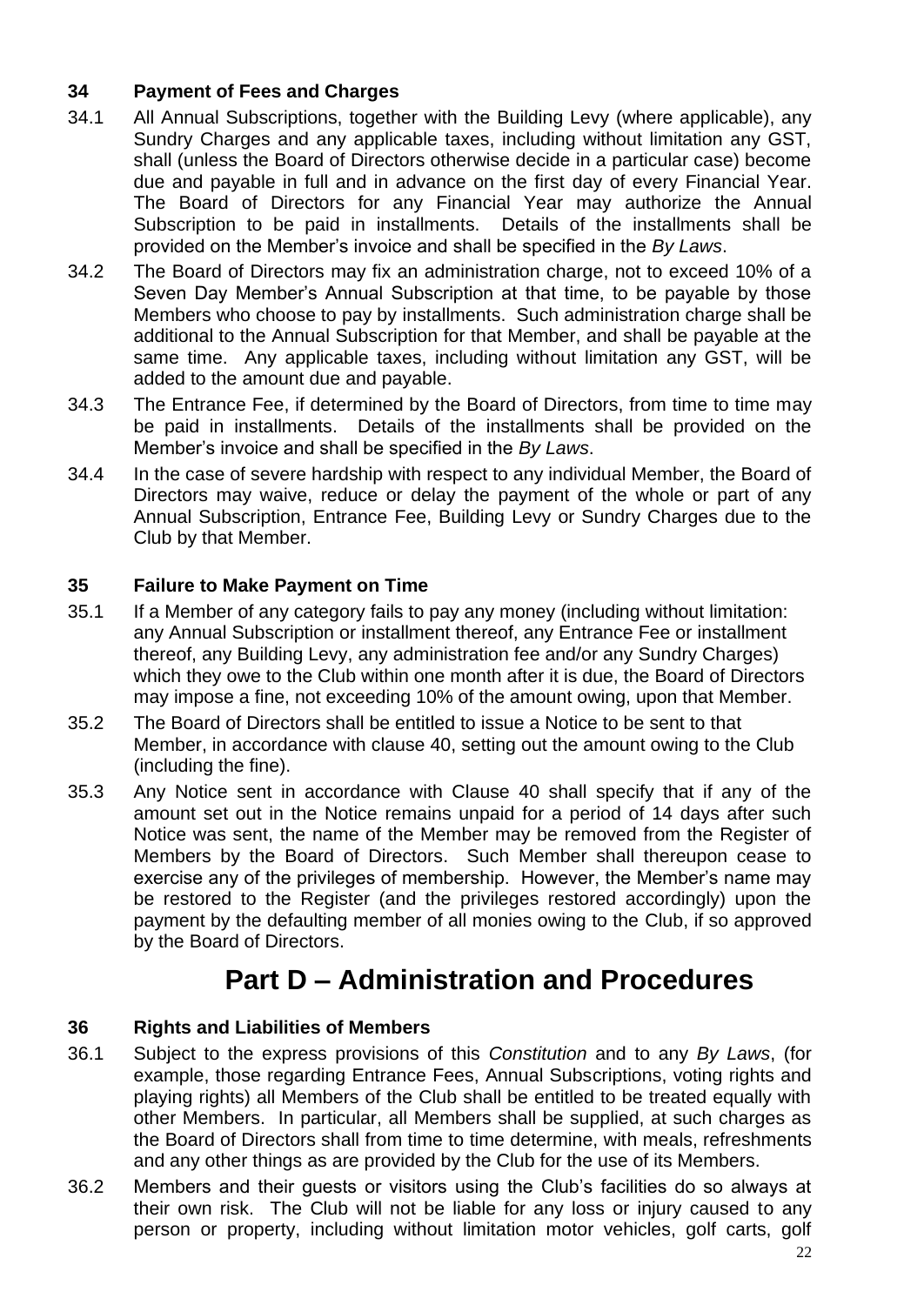buggies or golf equipment. However, the Club will take out relevant insurance cover where this is available and where the Board considers this action is desirable and appropriate.

#### **37 Eligibility for Election as a Director or Office Bearer**

- 37.1 Subject to the later provisions of this Clause 37, any Financial Member of the Club who has attained the age of 18 years, and is one of the General Body of Members, is eligible to be nominated and elected as a Director of the Club
- 37.2 Where the total number of Life Members, financial Seven Day Members, financial Senior Seven Day Members and financial Six Day Members equals at least 40% of the total membership of the Club, at least 75% of the Board of Directors shall be Life Members, financial Seven Day Members, financial Senior Seven Day Members or financial Six Day Members.
- 37.3 Where the total number of Life Members, financial Seven Day Members, financial Senior Seven Day Members and financial Six Day Members does not total at least 40% of the total membership of the Club or where insufficient nominations are received from Life Members, Seven Day Members, Senior Seven Day Members and Six Day Members, Clause 37.2 shall not apply.
- 37.4 No Member shall be eligible to be elected as an Office Bearer, with the exception of the Treasurer who has not had at least twelve months experience as a Director of the Club.

#### **38 Guests and Visitors (Temporary Members)**

- 38.1 All Financial Members and the General Manager may introduce guests and visitors to the Club. Such guests and visitors (Temporary Members) shall have the rights and privileges as specified in the *By Laws*. They must comply with the relevant requirements of the *By Laws*, including dress code. They are not entitled to vote at General Meetings.
- 38.2 Only Members with rights to use the golf course and the General Manager can introduce visitors to use the golfing facilities. Use of the golfing facilities is only permitted on payment of such green fees and upon such conditions as may be determined from time to time by the Board of Directors and specified by the *By Laws*
- 38.3 The Board of Directors shall have the power to revoke the rights and privileges of any guests and visitors without notice and without giving reasons. The Board of Directors may delegate these powers to any individual Directors, to the General Manager or to the Director of Golf.
- 38.4 Players, their guests and officials participating in pennant competitions, the Heidelberg Open and the Ladies Heidelberg Bowl will be granted Temporary Membership of the Club for the day of the competition. Unless otherwise determined by the Board of Directors, and approved by the Club in General Meeting, the number of guests and visitors shall not exceed 130 on any day.

#### **39 Resignation of Membership**

39.1 Any Member may resign his/her membership of the Club by giving notice in writing addressed to the General Manager and posted to or deposited at the registered office of the Club. If such resignation is not received before 31 January in any year, the Member resigning shall be liable to pay all monies due and payable to the Club, including the Annual Subscription for the next ensuing financial year, unless otherwise determined by the Board of Directors.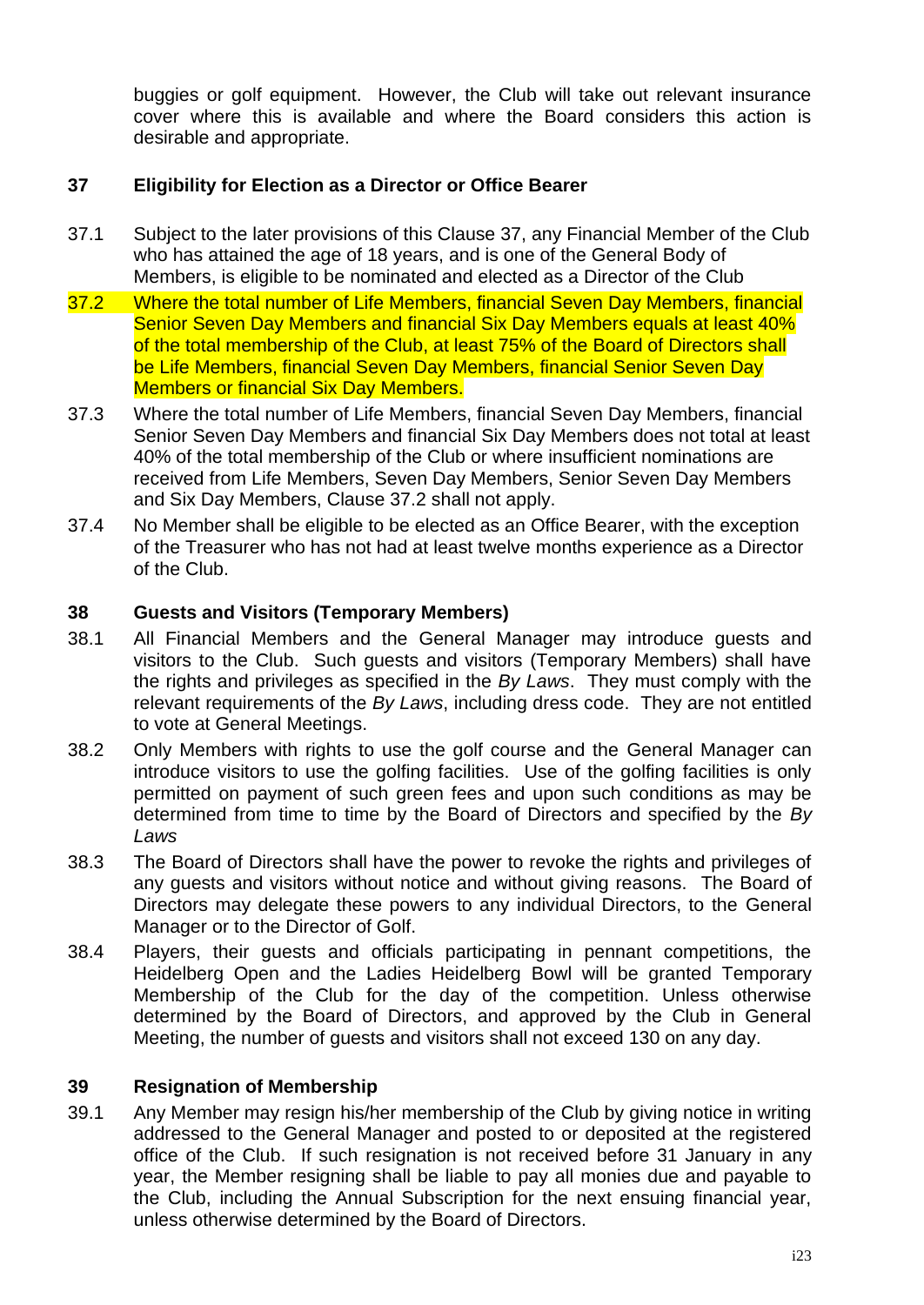39.2 A Member who has resigned and subsequently applied for re-admittance to membership of the Club may at the discretion of the Board of Directors be readmitted. They may be required to pay an Entrance Fee, as determined by the Board of Directors, based on the difference between the existing Entrance Fee and the Entrance Fee applicable when that Member resigned.

#### **40 Expulsion for Non Payment of Fees and Charges**

- 40.1 If any monies due and payable to the Club remain unpaid for a period of 14 days after the imposition of a fine under Clause 35, a Notice of Default shall be sent to the Member by the General Manager.
- 40.2 If the monies due and payable remain unpaid for a further period of 14 days from the date of sending such Notice of Default, the defaulting Member shall thereupon be suspended or expelled from the Club, at the discretion of the Board of Directors. If the Member is expelled, their name will be removed from the Register of Members. However, if the Board of Directors so decides, the Member may be reinstated on the Register of Members upon their payment of all outstanding monies due and payable, including without limitation any fines and administration fees.
- 40.3 Any person struck off the Register of Members shall continue to be liable for all monies owing to the Club at the time that they was struck off, until the Club receives such amount from the former Member.

#### **41 Disciplinary Action**

- 41.1 The Board of Directors or their delegated representatives shall have absolute power to take disciplinary action against any Member who has acted detrimentally against the interests of the Club or is in breach of any of the provisions of this *Constitution* or any *By Laws*. In such circumstances, the Board of Directors or delegates may exercise any disciplinary powers and administer the powers to fine, expel or suspend or refuse to renew the Membership of (ASIC 2009) (either generally or as to particular rights and/or privileges) any Member. They also have the power to require the Member to pay restitution to the Club for the total cost involved in repairing any damage caused by them. The Members' Responsibility Code approved by the Board from time to time shall be used as a guide by the Board or its delegated representative.
- 41.2 The Board of Directors or its delegates shall make reasonable inquiries and ensure due process in accordance with the rules of natural justice (ASIC 2009) before exercising such powers. In particular, they must present the Member in question with the evidence against them (including without limitation the findings of any disciplinary sub-committee set up under the *By Laws* and must provide to the Member the right to be heard and the opportunity to make a written submission. The Member in question must be given Notice in writing of the alleged misconduct to which the Member shall respond within fourteen days. Should the Member fail to respond the Board or its delegate may act in accordance with their powers as if the Member had agreed the allegations contained in the Notice forwarded under this Clause.
- 41.3 The Board of Directors or its delegates must take into account the findings of any disciplinary sub-committee set up under the *By Laws*, when exercising powers under this clause.
- 41.4 The Board of Directors or its delegates must not exercise any of the powers set out in Clause 41.1 unless they have first resolved by majority, other than in the presence of the Member, that the Member has failed without reasonable and/or acceptable excuse to comply with the provisions of this *Constitution* or the *By*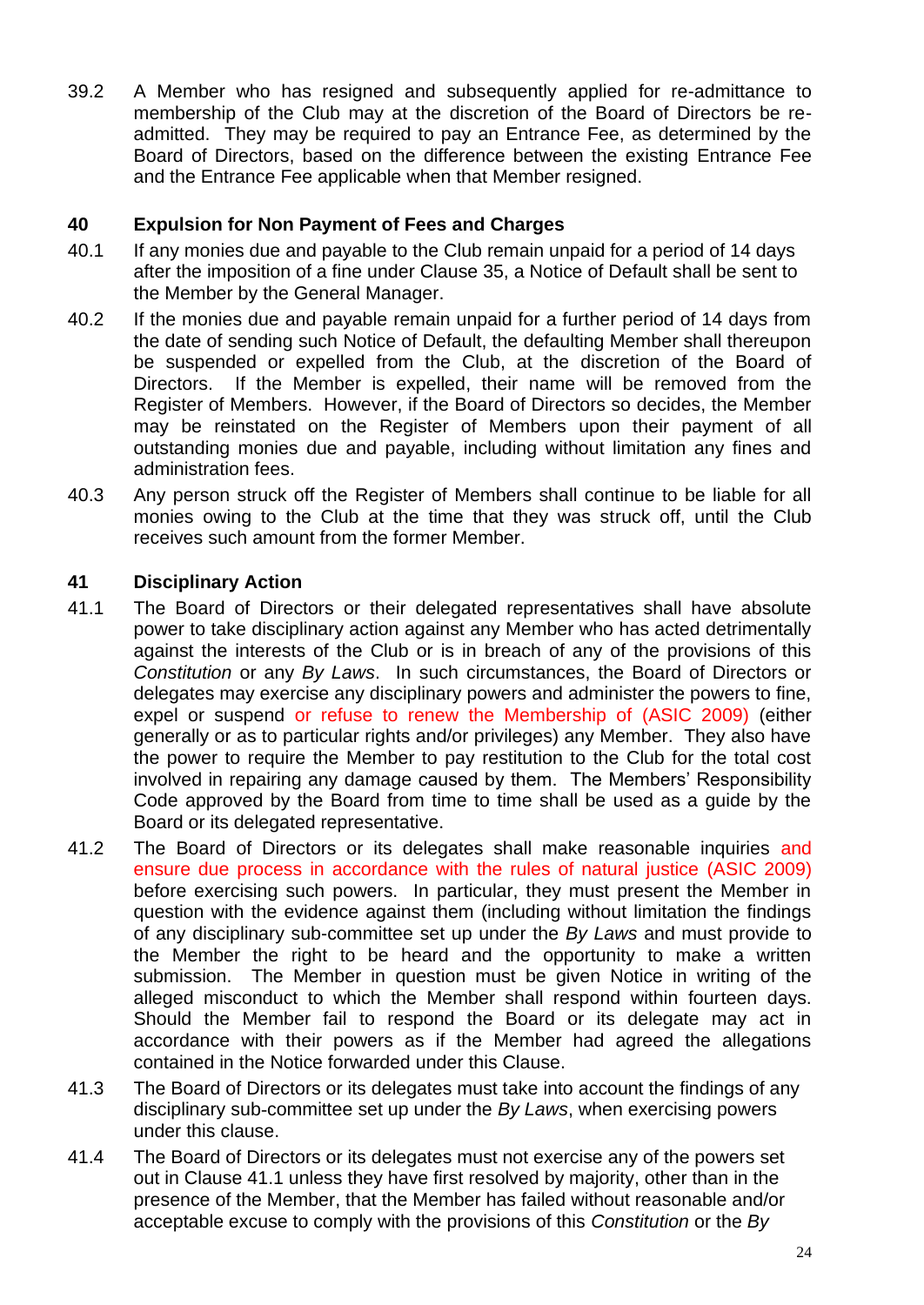*Laws*, or to have conducted themselves in a manner unworthy of a Member of the Club (as the case may be).

- 41.5 The President, or in his absence the Director assuming and performing the President's responsibilities in accordance with this Constitution, may obtain the opinion of two other Directors and the General Manager at any time in order to deal expeditiously with any disciplinary matter, other than suspension or expulsion of a Member or refusal to accept a renewal of membership (ASIC 2009), in the interest of maintaining good conduct and harmony within the Club.
- 41.6 When disciplinary action is taken or proposed under Clause 41 by a delegate of the Board or under Clause 41.5, all Directors shall be notified of the proposed action or actual action as soon as practicable. Any actual or proposed disciplinary action shall be considered by the Board at its next meeting and the Board may ratify, confirm or otherwise amend the proposed action. The confirmation or other direction of the Board shall be recorded in the Minutes and notified to the member in writing.
- 41.7 If the Member wishes to appeal against a decision under this Clause, which involves exclusion or suspension for a period in excess of three months or refusal to accept a renewal of membership (ASIC 2009), he/she must advise the Club in writing within seven days of the Member being notified of the decision. Included with the appeal, the Member must lodge a refundable bond of \$250, unless otherwise determined by the Board of Directors and specified in the *By Laws*. The Board of Directors must then call a General Meeting to hear the Member's case and vote whether to overrule the decision of the Board of Directors. In the event that the General Meeting overrules the decision of the Board of Directors, the bond will be refunded to the Member.
- 41.8 The decision of the General Meeting shall be final and binding. If no appeal is lodged within the time permitted, the decision of the Board of Directors shall be final and binding.
- 41.9 Nothing in this Clause is intended to prevent the various Committees listed in Clause 54.3 from sending letters, relating to their areas of accountability, to Members seeking explanations of any matter or incident.

#### **42 Appointment of Proxies**

- 42.1 Every Financial Member of the Club, who is entitled at any meeting of the Club to attend and vote at such meeting, may appoint another Member of the Club as their proxy to attend and vote instead of him/her at such meeting. The proxy shall have all the rights of the Financial Member appointing such proxy.
- 42.2 Every notice convening a meeting of the Club shall state that a Member entitled to vote is entitled to appoint a proxy to attend and vote instead of such Member subject to Clause 42.1.
- 42.3 The form of proxy to be used at any meeting shall be as determined by the Board of Directors and specified in the *By Laws*. Such forms shall be available for collection from the Club at least seven days prior to the date upon which the meeting is to be held. Proxy forms may also be posted to Members at the discretion of the Board of Directors, with the notice of the meeting.
- 42.4 The instrument appointing a proxy shall not be treated as valid unless the instrument is deposited at the registered office of the Club not less than 24 hours before the meeting or adjourned meeting at which the Member named on the instrument proposes to vote.

#### **43 Board of Directors**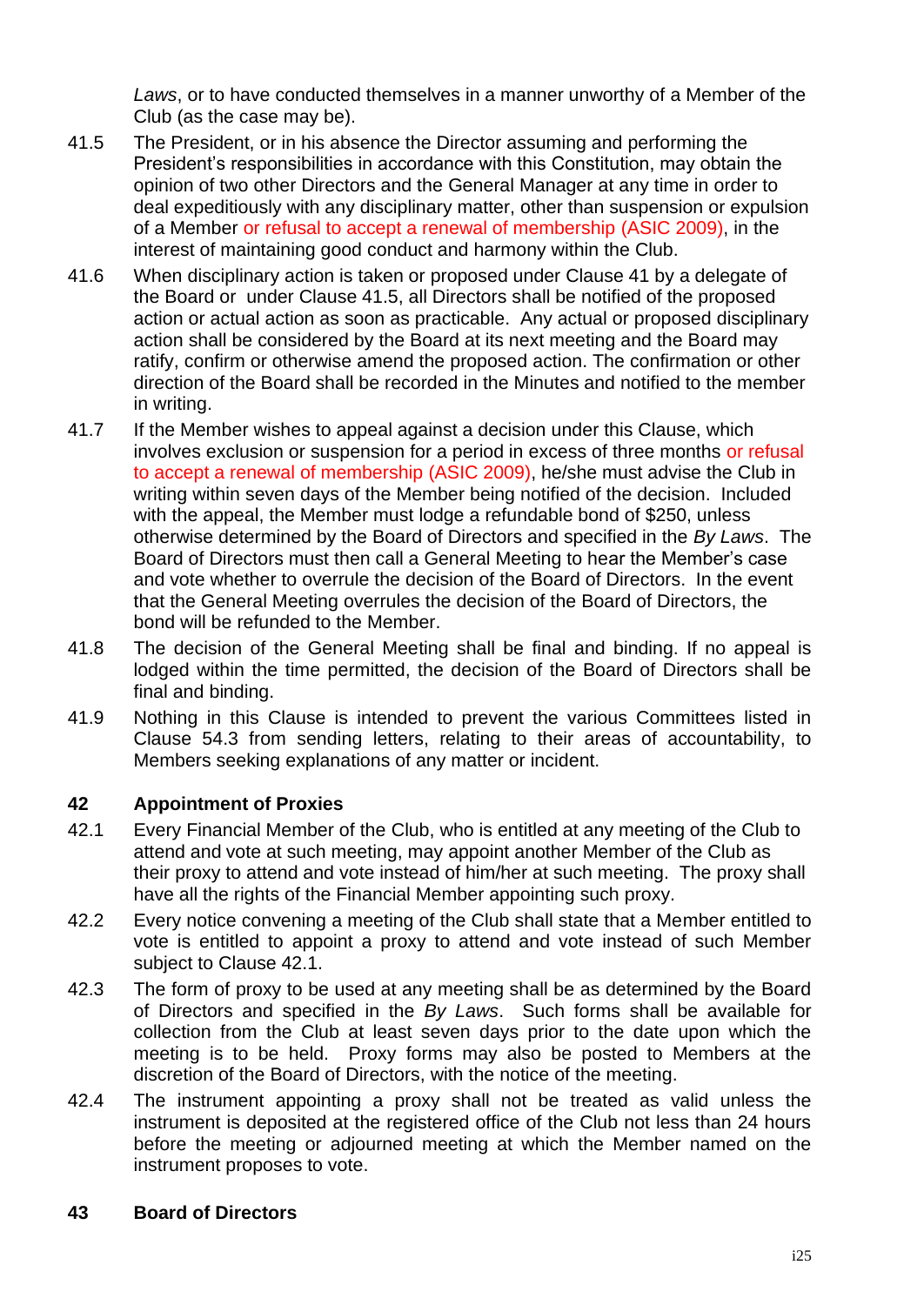- 43.1 The Club shall have a Board of Directors with the responsibilities set out in the *By Laws* and subject to this *Constitution*.
- 43.2 Subject to the *Corporations Law* and the provisions of this *Constitution*, the Board of Directors shall be the five Officers (President, Vice President, Captain, Vice Captain and Treasurer) and four Other Directors elected as set out in this *Constitution*.
- 43.3 All five Officers must stand for election each year. The Other Directors are appointed for a for a term that expires at the conclusion of the second Annual General Meeting following their appointment (subject to this *Constitution* and *Corporations Law*) and half their number, rounded up to the nearest whole number when necessary, being the longest serving Directors since they were last elected, must stand for election each year.

#### **44 Office Bearers**

- 44.1 The Club shall have Office Bearers with the individual and collective responsibilities set out in the *By Laws* and subject to this *Constitution*.
- 44.2 Subject to the provisions of Clause 37, the Office Bearers shall be the President, Vice-President, Captain, Vice-Captain and Treasurer, who are also Directors.

#### **45 General Manager and Secretary**

- 45.1 There shall be a General Manager of the Club, appointed by the Board of Directors. They may have the title of Secretary Manager. The terms and conditions of their appointment shall be derailed in a contract executed by him/her and the Club. They shall have the responsibilities and perform the duties as specified from time to time by the Board. They shall be paid such remuneration for their services as the Board may from time to time determine. They shall not be a member of the Board of Directors and it shall not be necessary that they should be a member of the Club.
- 45.2 Where the General Manager has been appointed, they shall act as the Secretary of the Club, if a separate Secretary has not been appointed by the Board of Directors. The Secretary shall perform all such duties in relation to the Club as the *Corporations Law,* this *Constitution* and the *By Laws* requires to be performed by the Secretary.

#### **46 Election of Office Bearers and Other Directors**

- 46.1 The election of the Office Bearers and Other Directors (collectively the Board of Directors) shall take place in accordance with this clause and the *By Laws*.
- 46.2 Any two Financial Members of the General Body of Members of the Club shall be at liberty to nominate a Member eligible under Clause 37 to serve as an Office Bearer or as an Other Director of the Club.
- 46.3 Prior to 1 September (or such later date as the Board determines) each year, the name of each Member so nominated together with the names of the proposer and seconder shall be sent in writing to the General Manager, or Secretary. Each nomination must be accompanied by a Consent Form signed by the candidate confirming that they will serve if elected.
- 46.4 A list of candidates for election as the Office Bearers and of the candidates for election as Other Directors (such last named candidates to be listed in alphabetical order) with the respective proposers and seconders shall be posted in a conspicuous place in the Club House. The list shall remain posted for at least 21 days immediately proceeding the scheduled election date and shall remain posted until the completion of the election.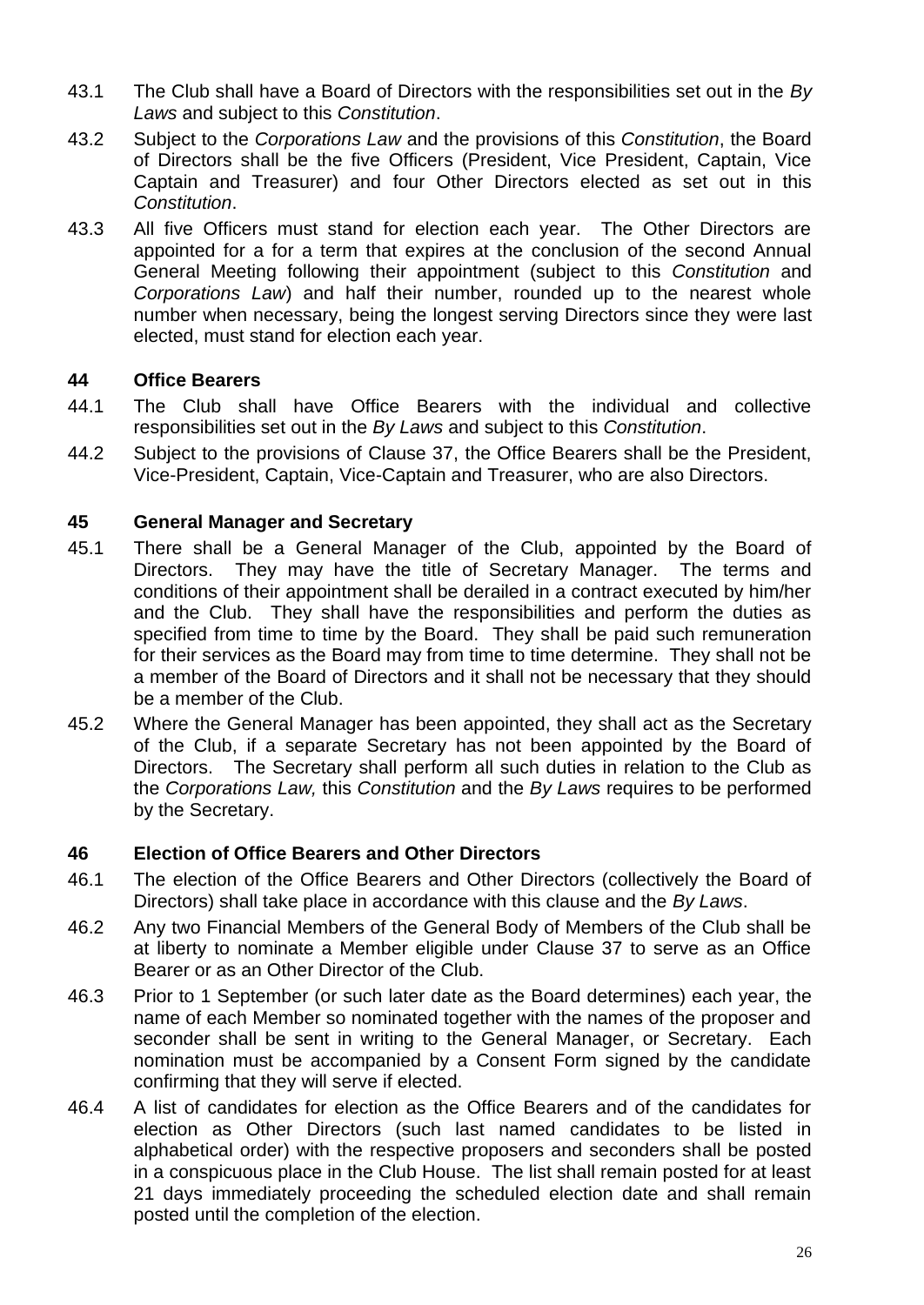- 46.5 A person standing for election as an Officer Bearer must only stand for one position. For the avoidance of any doubt, if an Other Director wants to stand for election to a position as an Office Bearer, they must resign their position as an Other Director, at least 21 days prior to the scheduled date of the Annual General meeting, with such resignation to take effect from the conclusion of the upcoming Annual General Meeting. Similarly, a person must not stand for election as an Other Director at an election if they are standing for election for a position as an Office Bearer on the same occasion.
- 46.6 If the number of candidates exceeds the number of vacancies for any of the Office Bearer positions and/or Other Directors, the Secretary shall cause ballot lists to be printed. The ballot papers shall contain in alphabetical order the names of such candidates for the various positions for which they are proposed, showing by an asterisk the name or names of such retiring candidate or candidates.
- 46.7 Every Financial Member of the General Body of Members shall be entitled to receive a ballot paper with the Annual Report and Notice of Annual General Meeting for completion. The Members voting shall strike out the name or names of the candidates for whom they do not desire to vote.
- 46.8 Members must place their duly completed ballot paper in a sealed confidential envelope placed inside a second sealed envelope, with their name and signature on the back for audit purposes. They must then post it to the Registered Office of the Club or deliver it to any ballot box designated by the Secretary. Votes will only be accepted if they are received at the Registered Office up to one hour before the scheduled commencement of the Annual General Meeting.
- 46.9 The Secretary shall appoint at or before the said Annual General Meeting three Members not being candidates to act as scrutineers. On the day fixed for the Annual General Meeting, the Secretary shall hand unopened all ballot papers received from Members to the scrutineers in accordance with the *By Laws*. The scrutineers shall count the effective votes and hand their report to the Chairman at the beginning of or during the Annual General Meeting. The report of the scrutineers as to the number of votes polled for the candidates for their respective positions shall be final and conclusive unless Clause 46.11 applies.
- 46.10 The Chairman shall read the report of the scrutineers at the Annual General Meeting. If there are no objections, the Chairman shall declare elected the candidates, who have received most votes for the respective positions. In the case of two or more candidates receiving an equal number of votes, the Chairman shall select by lot from such candidates, the candidate or candidates who is or are to be elected.
- 46.11 If required by a majority of Members present at a meeting at which an election of the Office Bearers and Other Directors is to be declared, the Chairman must appoint three Members not being candidates as new scrutineers to recount the votes. These new scrutineers shall examine and report upon any aspect of election procedure indicated by a majority of Members present.
- 46.12 At the conclusion of the election, the Chairman shall call for a motion that the report of the scrutineers be received, the results of the elections be accepted, the successful candidates be declared elected and the ballot papers be destroyed. The results of the motion shall be final and conclusive.

#### **47 Casual Vacancies**

- 47.1 In the event of the resignation of the President, the Vice President will become the President, if they consent. In the event of the resignation of the Captain, the vice Captain will become the Captain, if they consent.
- 47.2 Except as provided in Clause 47.1, all casual vacancies arising among the Office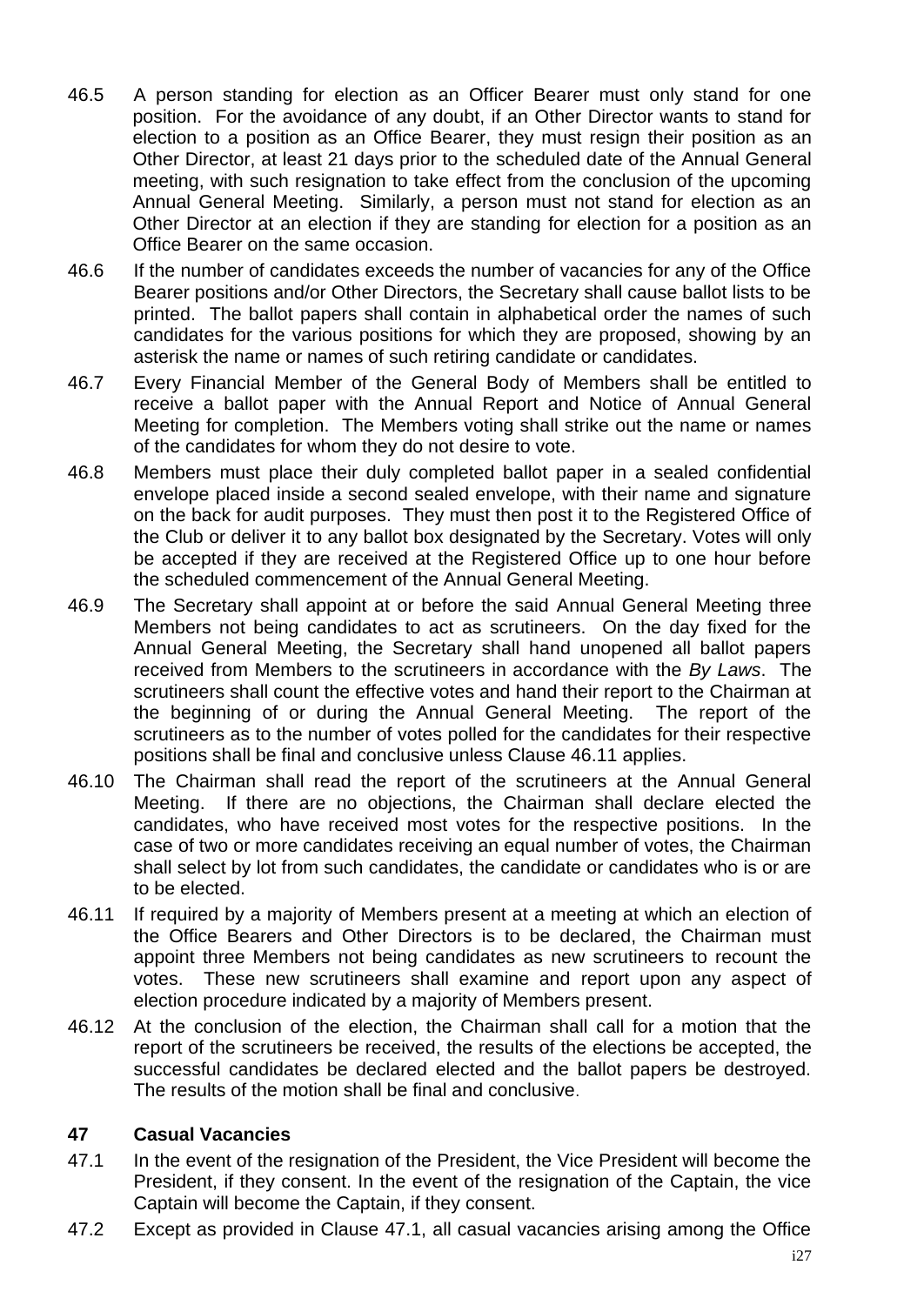Bearers, or the Other Directors, may be filled by the Board of Directors.

- 47.3 A Director chosen to fill a casual vacancy shall retain their office until the next Annual General Meeting.
- 47.4 In the event that no nomination is received for a position as an Office Bearer by the closing date and time for nomination, the Board of Directors may fill the position as if it were a casual vacancy in accordance with clause 47.2.

#### **48 Retirement of Office Bearers and Other Directors**

- 48.1 Subject as hereinafter provided, each Office Bearer and half of the Other Directors, rounded up to the nearest whole number when necessary, being those who have been the longest in office since their last election, shall retire at each Annual General Meeting. The retirements will take effect from the conclusion of the relevant Annual General Meeting, simultaneous with the appointment of the new Directors.
- 48.2 As between persons who become Other Directors of the Board on the same day, those to retire shall (unless otherwise agreed amongst themselves) be determined by lot. Subject to otherwise being eligible, all retiring Office Bearers and Other Directors of the Board shall be eligible for re-election.
- 48.3 If for any reason, the number of Directors (Office Bearers and Other Directors) shall be reduced to less than five, the remaining Directors, or if there be none, the Secretary shall call a General Meeting of the Members for the purpose of filling the vacancies. In such an event, the remaining Directors may do all acts and cause to be issued all notices, which may be necessary for the said purpose.
- 48.4 In the case of Directors appointed pursuant to clauses 47 or 48, they shall retire at the conclusion of the first Annual General Meeting following their appointment, simultaneous with the appointment of the new Directors. Such Members shall be eligible for re-election.
- 48.5 Directors shall not be entitled to remuneration for their services, save as provided in Clause 4.4.

#### **49 Accounting Records**

- 49.1 The Board of Directors shall cause correct accounts and books to be kept showing the financial affairs of the Club and particulars usually shown in books of accounts of a like nature and in particular:
	- (a) Of the sums of money received and expended by the Club and the matters in respect of which such receipts and expenditure take place; and
	- (b) Of the assets and liabilities of the Club.
- 49.2 The books of account shall be kept at the Registered Office of the Club or at such other place or places as the Board of Directors thinks fit and shall always be open to the inspection by any Director of the Club.
- 49.3 The Board of Directors shall from time to time determine the extent to which the accounts and/or the books of the Club shall be available for inspection by Members (not being Directors of the Club). In particular, the Board of Directors shall determine how and when the examination will occur. No Member (excluding a Director of the Club) shall have any right of inspecting any account or books or document of the Club, except as conferred by statute or authorized by the Board of Directors or by the Club in General Meeting.
- 49.4 The Board of Directors shall lay before the Club at each Annual General Meeting an Account of Income and Expenditure for the previous financial year, which has been examined by one or more properly qualified Auditors. A Balance Sheet and any other financial records, directors' reports and auditors' reports required by the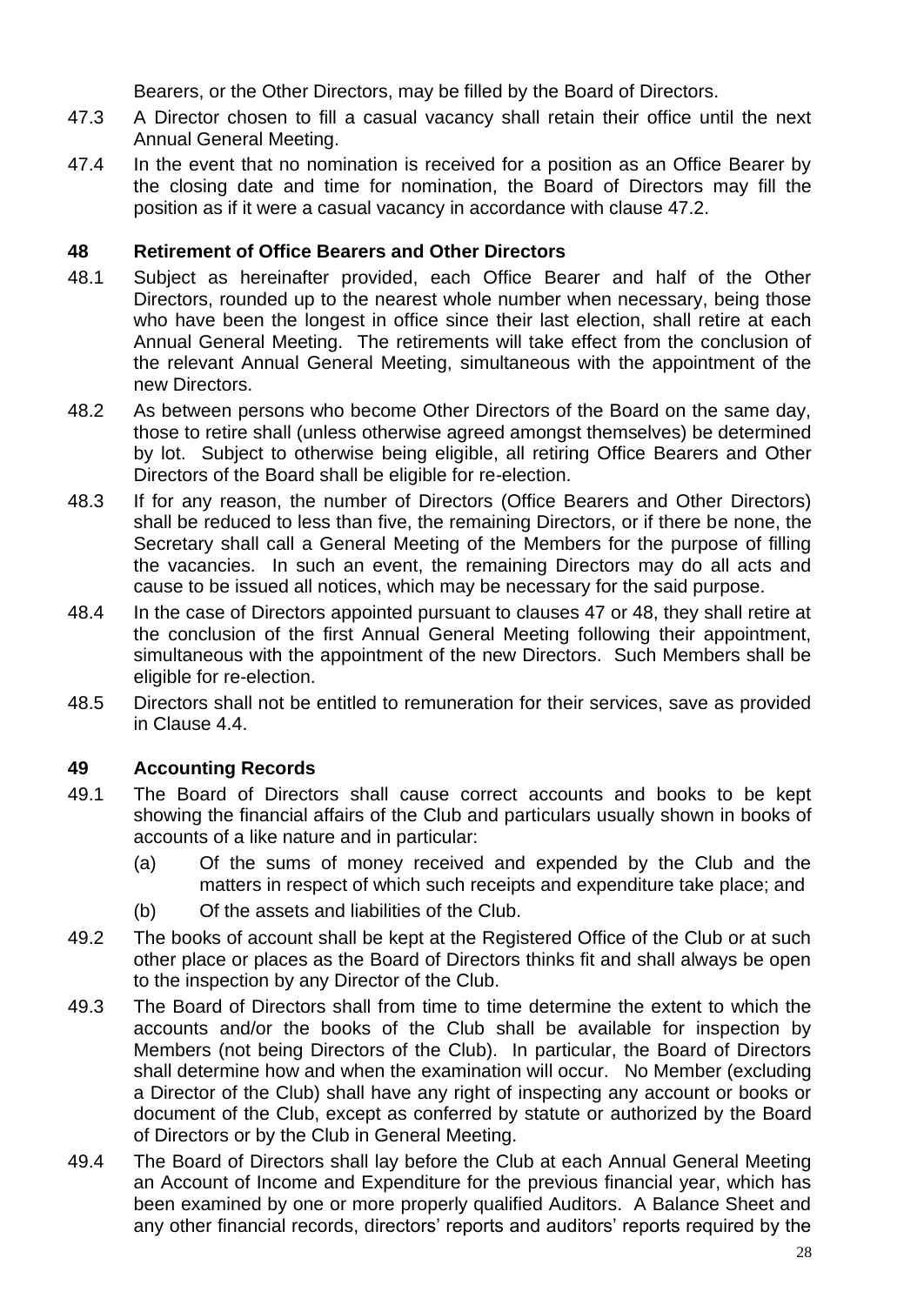*Corporations Law* shall also be made out for each Financial Year and laid before the Club at the Annual General Meeting. A copy of all such information to be laid before the Annual General Meeting shall, not less than 21 days prior to the Annual General Meeting, be sent to the Members who are entitled to receive the documents.

#### **50 Power and Proceedings of the Board of Directors**

- 50.1 Subject to the *Corporations Law* and the *Constitution*, the business and affairs of the Club shall be under the control and management of the Board of Directors who may exercise all powers of the Club as are not, by the *Corporations Law* or by this *Constitution,* required to be exercised by the Club in General Meeting. They shall hold periodical meetings and minutes of all proceedings of the Board of Directors at such meetings shall be made and retained. The Board of Directors may conduct their meetings with such frequency, in such manner, and using any technology, that they decide from time to time.
- 50.2 The President for the time being shall be the Chairman of the Board of Directors and shall, when present, preside at all meetings of the Board. If the President is not in attendance, the Vice President shall preside. In the absence of the President and the Vice President, the Captain shall preside. In the absence of the President, the Vice President and the Captain, the Board of Directors shall elect a Chairman from one of their number who is present.
- 50.3 Save as herein otherwise provided, questions arising at any meeting shall be decided by a majority of votes. In case of an equality of votes the Chairman shall have a second or casting vote.
- 50.4 A Director may request the General Manager or Secretary in writing to call a Special Meeting of the Directors at any time for the purpose stated in the request. The General Manager or Secretary shall summon the Directors to meet within seven days of the written request being received and shall advise Directors of the purpose of the meeting in the notice of the meeting.
- 50.5 The Directors shall exercise all such powers and do all such things as may be exercised or done by the Club under this *Constitution* or by any applicable statute. They must also do all such things as determined by the Club in General Meetings.
- 50.6 Subject to clause 48.3, the quorum necessary for the transaction of business of the Board of Directors shall be five unless otherwise determined by the Board of Directors.
- 50.7 The Board of Directors may from time to time make a levy on all Members for such amount or amounts and payable at such time or times as shall be determined by the Board of Directors, provided the Club in General Meeting approve such a levy.
- 50.8 On 18 December 1996, the Club lodged with the Australian Securities and Investment Commission an "Unsecured Note Disclosure Statement". Clause 5.5 of that document provides that Members who did not subscribe for the \$2,200 Unsecured Notes in 1997, would have to pay an annual Building Levy for the next 20 years, provided that he/she remained a Member. The levy that applies to the various categories of membership shall be as specified in Clauses 11 to 30 of this *Constitution*.

#### **51 Delegation by Board of Directors**

51.1 Save where powers have been expressly vested in the Board of Directors by this *Constitution* or by the *Corporation Law*, the Board of Directors may from time to time delegate any of its powers to such committees or sub committees consisting of one or more Directors as they shall think fit to appoint.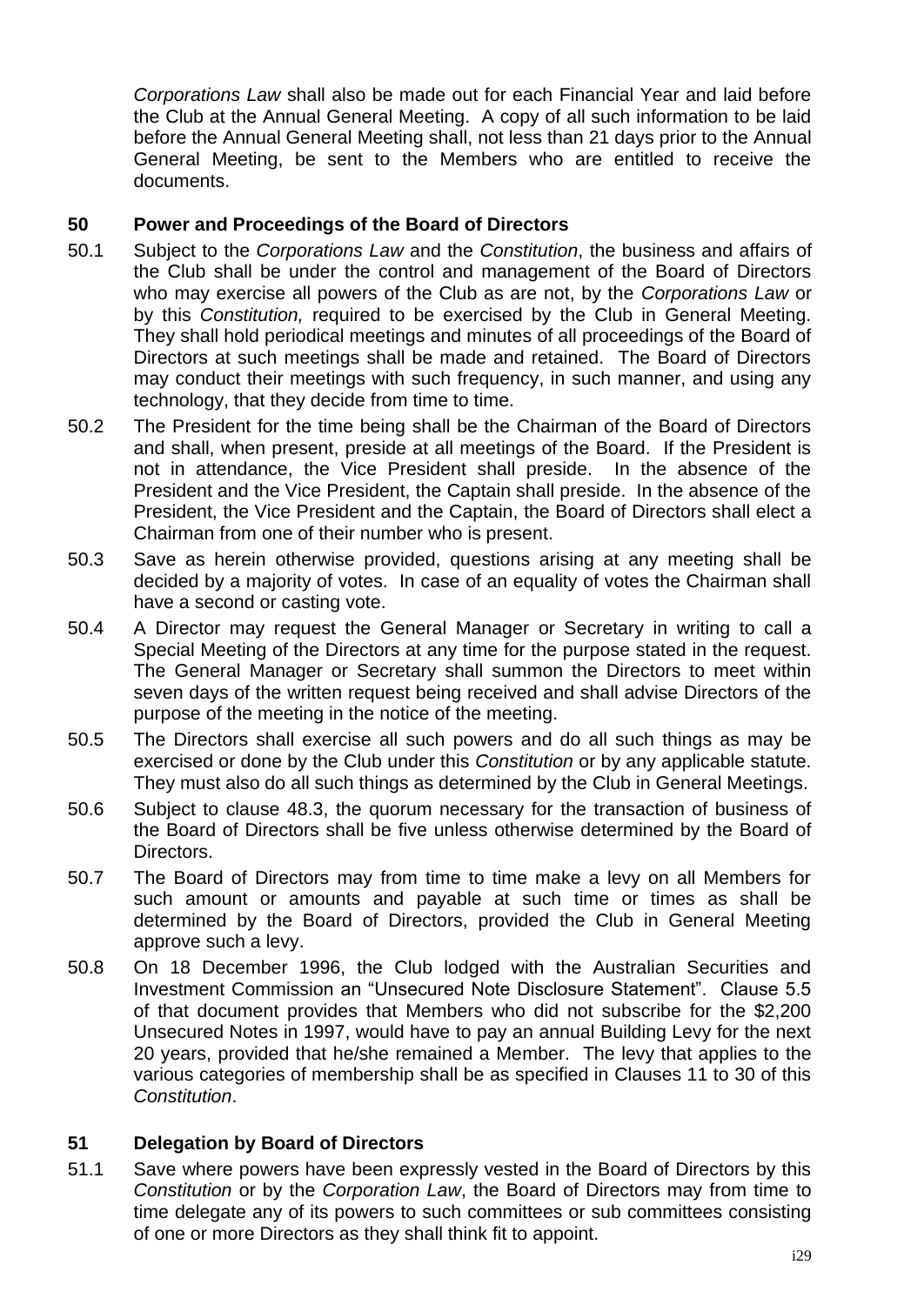- 51.2 The President shall appoint one of the Directors of each committee/sub-committee as the Convenor of that committee/sub-committee, except in the case of the Ladies Committee and the Bowls Committee. These two Committees shall appoint their own Convenors and may appoint their own sub committees.
- 51.3 The Board of Directors may recall or revoke any such delegation or appointment of a committee or sub-committee. However, in the case of the Ladies Committee and the Bowls Committee, the Board may only recall or revoke such delegation or appointment in exceptional circumstances.
- 51.4 Any such committee and sub committee shall in the exercise of the powers so delegated conform to any *By Laws* that may be prescribed by the Board of Directors. Provided always that the Board of Directors shall have no power to delegate their control of the supply of liquor to the Club.
- 51.5 Each such committee and sub-committee shall provide regular reports to the Board of Directors on its activities, including the use of its delegated powers, since it previous report to the Board of Directors.
- 51.6 The Ladies Committee and Bowls Committee must provide to the Board of Directors any reports requested by the Board of Directors by the dates specified by the Board of Directors. The minutes of their meetings and their financial statements must be tabled at Board Meetings.

#### **52 Secondment of Members to Committees and Sub-committees**

- 52.1 Any Member of the Club may be seconded to a committee or sub committee by resolution of the Board of Directors provided:
- (a) The secondment is recommended by the Chairman of the committee or sub committee. Should a new Chairman be appointed the secondment would lapse;
- (b) Except for the Ladies Committee and the Bowls Committee, on any committee or sub committee, the number of seconded members must be less than the number of Directors. Until removed by resolution of the Board of Directors, a seconded member shall hold office until the date of the next Annual General Meeting, when they shall retire and be eligible for re-secondment by resolution of the Board of Directors.
- 52.2 Whilst holding such office a seconded member will be a full member of the committee or sub committee with the right to vote on any resolution of the committee or sub committee.
- 52.3 The membership and management of the Ladies Committee shall be determined in accordance with the *"Ladies Committee By Laws and Rules"* as approved from time to time by the Board of Directors. In the event of any inconsistency, the *By Laws* of the Club shall apply to the extent of the inconsistency.
- 52.4 The membership and management of the Bowls Committee shall be determined in accordance with the *"Bowls Committee By Laws and Rules"* as approved from time to time by the Board of Directors. In the event of any inconsistency, the *By Laws* of the Club shall apply to the extent of the inconsistency.

#### **53 Defective Appointment**

53.1 All acts done by any meeting of the Board of Directors or a committee or sub committee of the Board of Directors or by any person acting as a member of the Board of Directors shall be binding. If it is afterwards discovered that there was some defect in the appointment of any such person or persons acting as aforesaid, or that they or any of them were disqualified, such acts will be as valid as if any such person had been duly appointed and was qualified to be a member of the Board of Directors or committee or sub committee.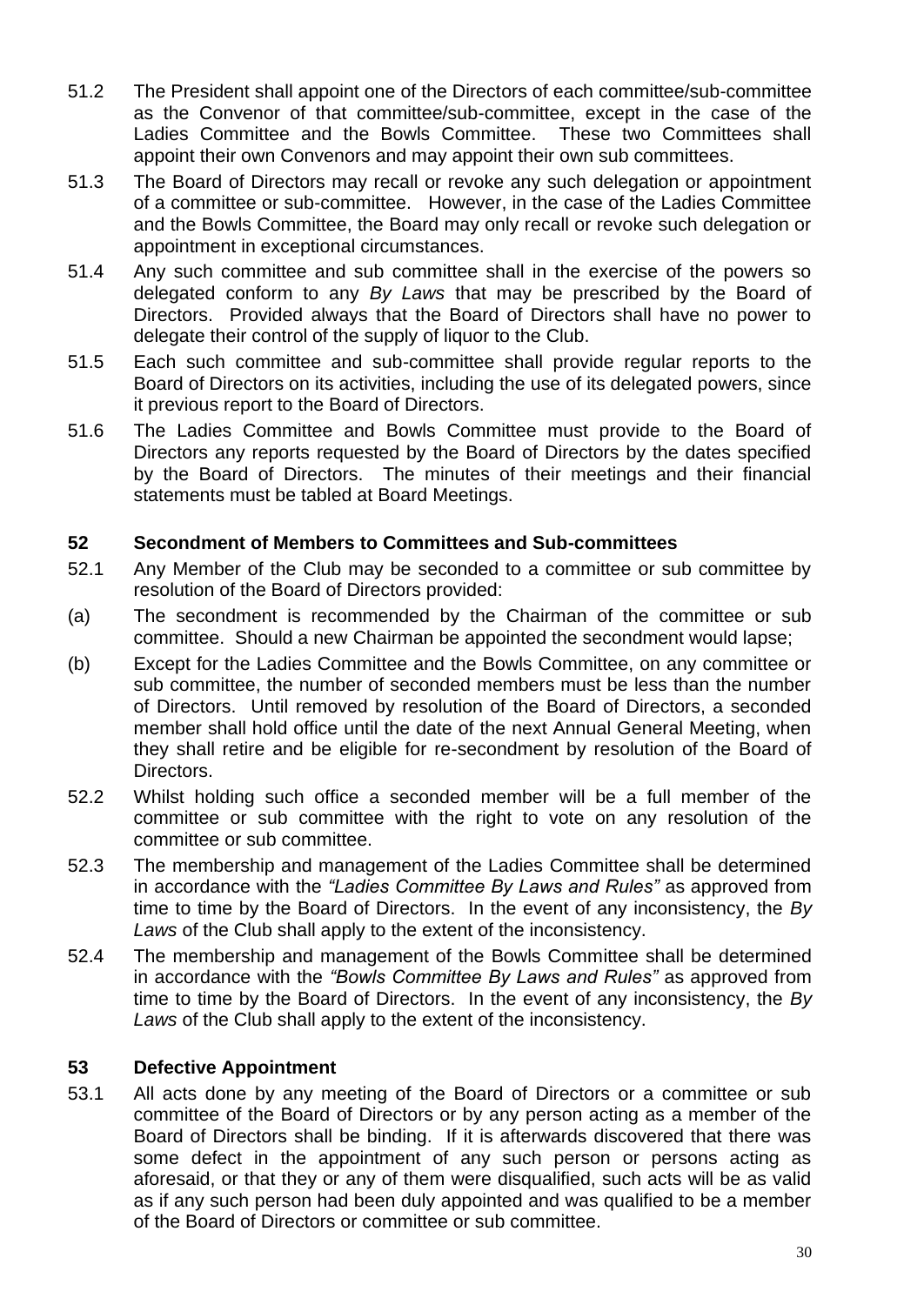#### **54 Power to Make By Laws**

- 54.1 The Board of Directors shall have the power to make, alter and repeal all such *By Laws* as they deem necessary or expedient or convenient for the proper conduct and management of the Club. All *By Laws* shall be binding on all Members of the Club. No *By Law* shall be inconsistent with or affect or repeal anything contained in this *Constitution*, but to the extent that any inconsistency exists, the terms of this *Constitution* shall apply with overriding force and effect.
- 54.2 Any *By Law* may be set aside by a Special Resolution of a General Meeting of the Club.
- 54.3 The *By Laws* may regulate, but are not limited to the following:
	- (a) General Meetings of the Club
	- (b) Meetings of the Board of Directors
	- (c) Finance Committee
	- (d) Membership Committee
	- (e) Constitution Committee
	- (f) Match Committee
	- (g) Course Committee
	- (h) House and Social Committee
	- (i) Ladies Committee; and
	- (j) Bowls Committee.

## **Part E – Meetings and Formalities**

#### **55 General Meetings**

- 55.1 A General Meeting of Members (the "Annual General Meeting") shall be held once in every calendar year and within five months of the expiration of the Financial Year of the Club. It shall be held at such time and place as may be prescribed by the Board of Directors and specified in the *By Laws*.
- 55.2 In accordance with the *Corporations Law*, the Board of Directors may whenever it thinks fit, and shall upon a requisition made in writing by 5% or more of the Members of the General Body of Members, convene a General Meeting.
- 55.3 Subject to Clause 42, the only persons entitled to vote at General Meetings shall be the General Body of Members who are also Financial Members. Provided however, that the Board of Directors may invite a person or persons to attend but not vote, at any such meeting or meetings.
- 55.4 Notices shall be prepared and sent to the General Body of Members in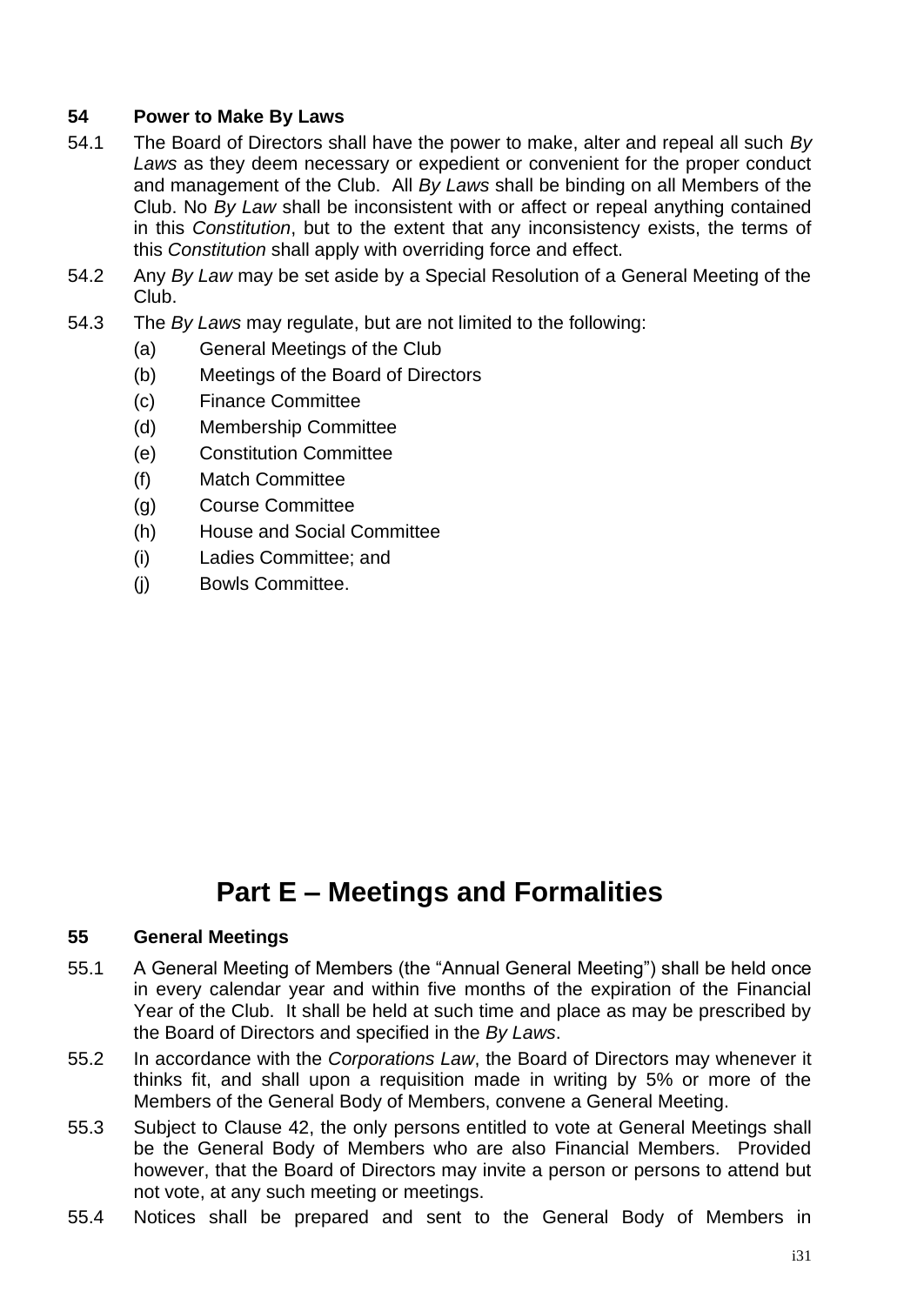accordance with the *Corporations Law,* which specifies that 21 days notice must be provided.

- 55.5 The General Meeting shall be held as soon as practicable but not later than two months after receipt by the Club of a duly completed requisition.
- 55.6 Every Member of the General Body of Members who is a Financial Member is entitled to vote at General Meetings of the Club and subject to clause 58.2 shall have one vote and no more. Members of the General Body of Members who are not Financial Members and Members who are not within the General Body of Members are not entitled to vote.

#### **56 Special Business**

56.1 All business that is transacted at a General Meeting, other than the Annual General Meeting, shall be deemed Special Business. All business that is transacted at the Annual General Meeting, other than presentation of the Accounts, Balance Sheet, Directors reports, Auditors Report and Auditors remuneration, election of members of the Management Committee and the election of Other Directors is deemed Special Business.

#### **57 Quorum**

- 57.1 No business except to adjourn the meeting shall be transacted at any General Meeting unless a quorum of Members entitled to vote is present at the time when the meeting proceeds to business. Twenty of the General Body of Members who are also Financial Members present personally shall be a quorum.
- 57.2 If within half an hour from the time appointed for the meeting, a quorum of the General Body of Members is not present, the meeting if convened on the requisition of the General Body of Members shall be adjourned to such day, time and place as the Board of Directors may decide within the period ten days next following. If at such adjourned meeting, a quorum is not present within half-anhour from the time appointed for the meeting, those eligible Members of the General Body of Members personally present if more than one shall be a quorum.

#### **58 Chairman of General Meetings**

- 58.1 The President for the time being shall, when present, preside at all General Meetings of the Club. If the President is not in attendance, the Vice President shall preside. In the absence of the President and the Vice President, the Captain shall preside. In the absence of the President, the Vice President and the Captain the Members shall elect a Chairman from one of their number who is present.
- 58.2 In case of an equality of votes, the Chairman shall be entitled to a second or casting vote at General Meetings of the Club, except for the election of Directors and the Office Bearers where Clause 46.10 applies.

#### **59. Voting**

- 59.1 Votes must be cast by show of hands unless a poll is demanded in accordance with the provisions of the *Corporations Law*.
- 59.2 If a poll is demanded in the manner aforesaid, the same shall be taken in such manner as the Chairman directs.

#### **60. Adjournment of Meeting**

60.1 The Chairman may with the consent of the meeting, adjourn the meeting from time to time and from place to place but no business shall be transacted at any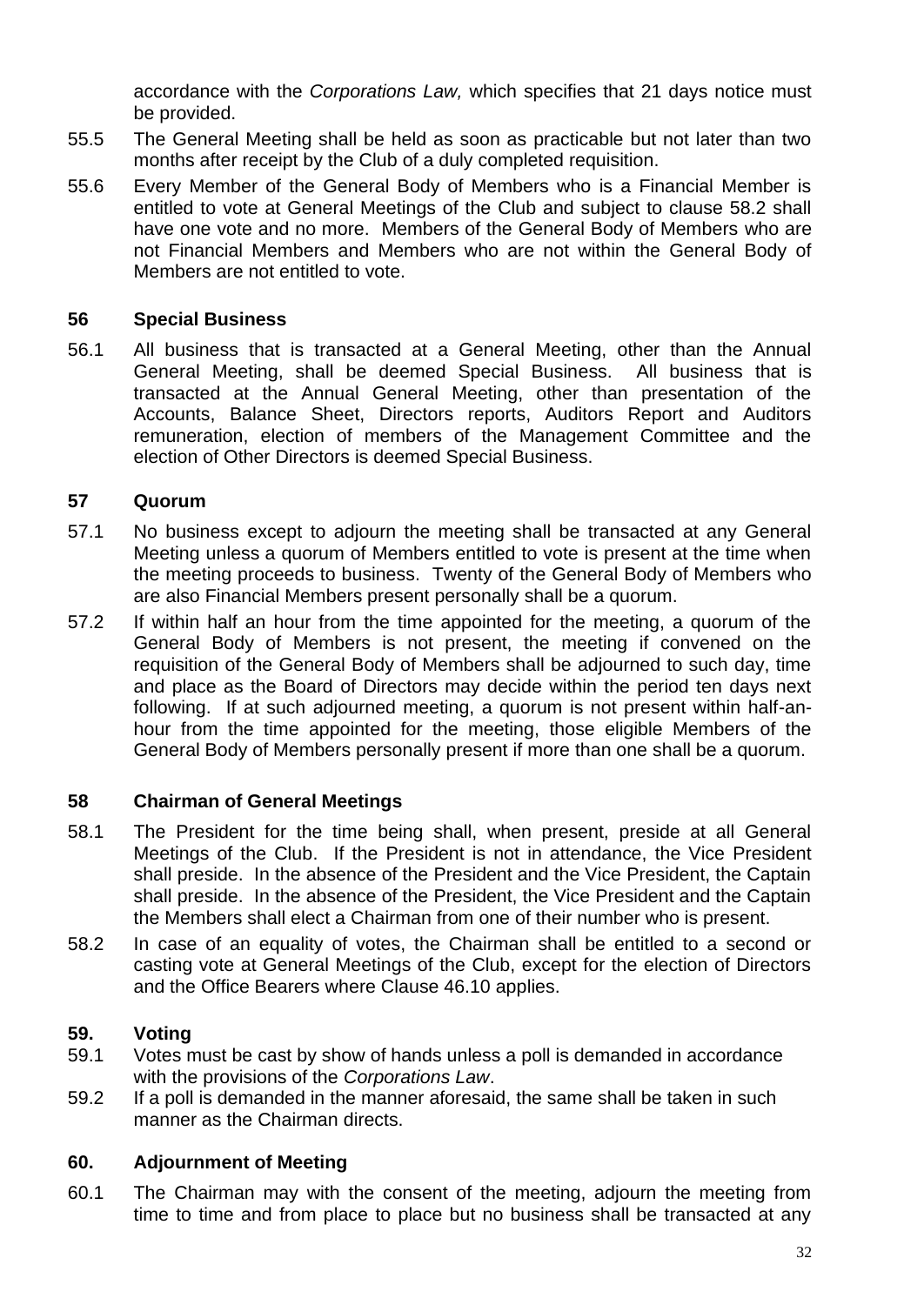adjourned meeting other than the business left unfinished at the meeting from which adjournment took place.

#### **61. Declaration of Chairman Conclusive**

61.1 At every General Meeting, a declaration by the Chairman that a resolution has or has not been carried and an entry to that effect in the Minute Book of the Club shall be conclusive evidence of the fact. Proof of the number or proportion of the votes recorded in favour or against the resolution is not required.

#### **62. Notices**

- 62.1 Any Notice required by law or by this *Constitution* to be given to any Member shall be given by sending it by post to him or her at his/her registered address or to the address, if any, supplied by them to the Club for giving of Notices to him/her.
- 62.2 Where a Notice is sent by post, service of the Notice shall be deemed to be effected by properly addressing, pre-paying and posting a letter containing the Notice. In the case of a Notice of a meeting that was posted, it shall be deemed to have been effected on the day after the date of its posting. In any other case, the Notice will be deemed to be effected on the day on which the letter would be delivered in the ordinary course of the post.
- 62.3 Notice of every meeting shall be given in any manner herein before authorized to:-
- (a) every Member of the General Body of Members of the Club and
- (b) the Auditor for the time being of the Club.

#### **63. Audit**

63.1 Once at least in every year, the accounts of the Club shall be examined and the correctness of the accounts and balance sheet ascertained by one or more Auditors who shall be registered company auditors. The Auditor or Auditors shall continue as such until replaced in General Meeting.

#### **64. Seal**

64.1 The Seal of the Club shall not be affixed to any instrument except by the authority of a resolution of the Board of Directors. It may only be affixed in the presence of at least three persons two of whom are Directors and the third of whom is the General Manager or Secretary or such other person as the Board of Directors may appoint for the purpose. Those three or more persons shall sign every instrument to which the Seal of the Club is so affixed in their presence.

#### **65. Supply of Liquor**

- 65.1 No liquor shall be sold or supplied to any person except on the days during the hours and in the manner prescribed or permitted by the provisions of the *Liquor Control Reform Act.*
- 65.2 No liquor shall be sold or supplied to any person under 18 years of age except where such person is accompanied by a spouse or parent or guardian and the liquor sold is supplied for consumption as part of a meal supplied on the Club premises.
- 65.3 No liquor shall be sold or supplied for consumption elsewhere than on the Club premises, unless the Member purchasing same removes such liquor from the premises of the Club. A visitor shall not be supplied with liquor in the Club premises unless in the company of a Member, providing that a visitor may be supplied with liquor on the Club premises when not in the company of a Member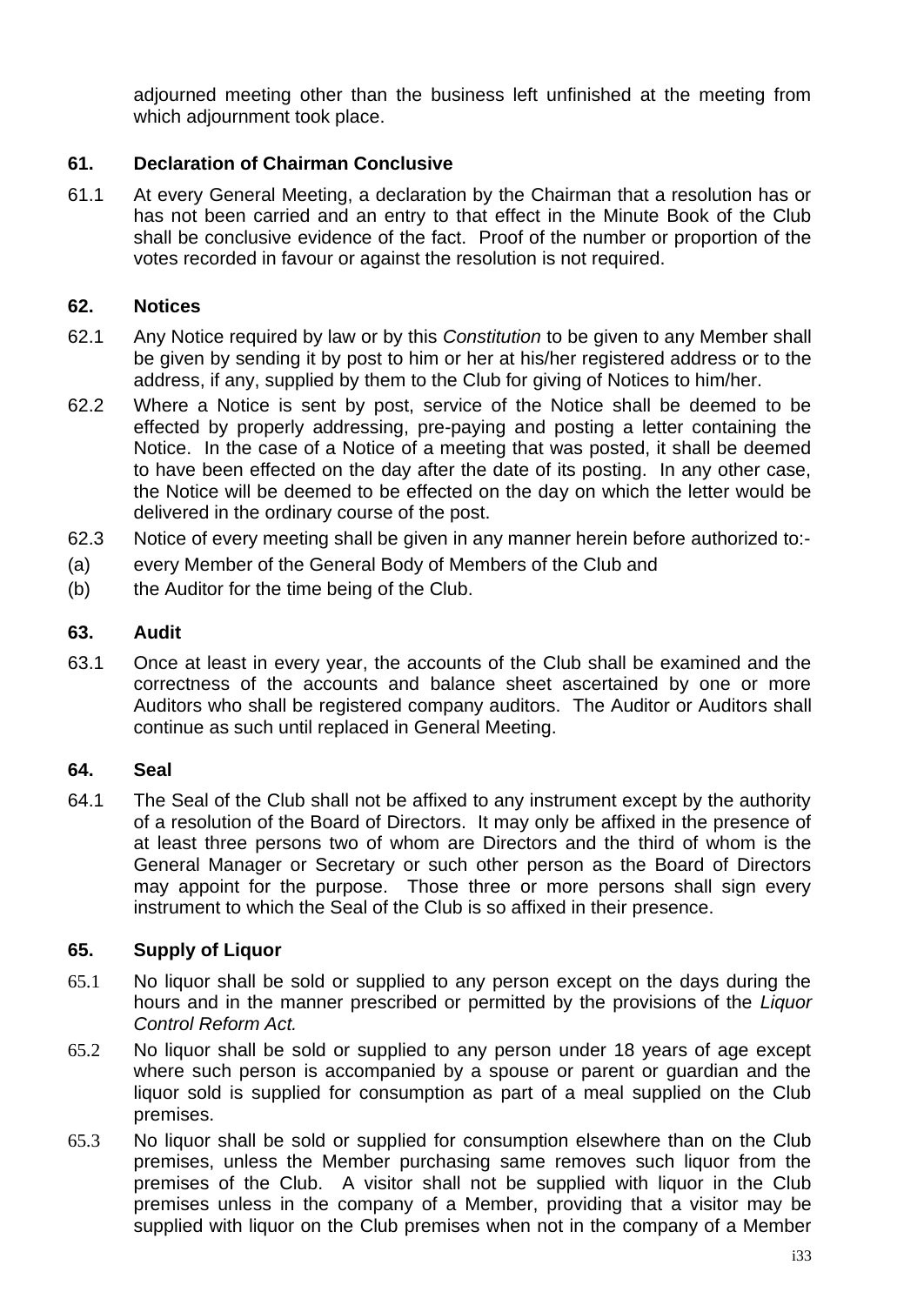at a particular function or a particular occasion in respect of which a permit has been granted from Liquor Licensing Victoria

- 65.4 No payment or part payment to any Director or employee of the Club shall be made by way of commission or allowance from or upon the receipts of the Club for liquor supplied.
- 65.5 For the purposes of this Clause, the word "Liquor" where appearing shall be deemed liquor within the meaning of the *Liquor Control Reform Act.* The words "Club premises" where appearing shall be deemed to mean such portion of the Club's premises as is for the time being "licensed premises" within the meaning of the *Liquor Control Reform Act*.
- 65.6 No persons under 18 years of age, except persons who are being trained as waiters and are not allowed to serve behind the bar, shall be employed by the Club.
- 65.7 No more than 310 persons will be permitted on the licensed premises at any one time unless Liquor Licensing Victoria has approved variation of this number.

#### **66. Indemnity**

- 66.1.1 66.1 Every current or former auditor and "officer" (as defined in section 9 of the *Corporations Law* and includes Directors, Secretaries etc) and Members of the Ladies Committee and members of the Bowls Committee shall be indemnified out of the assets of the Club against:
	- (a) all liability to another person (other than the Club or a related body corporate of the Club) unless the liability arises out of conduct involving a lack of good faith, or the liability is for a pecuniary penalty; or compensation order imposed under the Corporations Law; and;
	- (b) all legal costs incurred in defending an action for liability (including for all reasonable costs and expenses) incurred by the auditor or officer other than costs incurred:
	- (i) in defending or resisting criminal proceedings, in which the person is found guilty; or
	- (ii) in connection with an application in relation to such proceedings in which the court denies relief to the person under the *Corporations Law; or*
	- (iii) in defending or resisting proceeding in which the person is found to have a liability for which they could not be indemnified under clause 66.1(a); or
	- (iv) in defending or resisting proceedings brought by the ASIC or a liquidator for a court order if the grounds for making the order are found by the court to have been established.
- 66.2 The Club may pay any premium in respect of a contract insuring any person who is or has been an officer of the Club (including Members of the Ladies Committee and Members of the Bowls Committee) against any liability incurred by the person as an officer provided that the liability does not arise out of conduct involving:
	- (a) a willful breach of duty in relation to the Club; or
	- (b) a contravention of Section 182 or Section 183 of the *Corporations Law*.
- 66.3 Notwithstanding Clause 66.2, the Club may pay any premium in respect of a contract insuring any person who is or has been an officer of the Club against liability for costs and expenses incurred by that person in defending any proceedings, whether civil or criminal and whatever the outcome.
- 66.4 This clause 66 shall only operate to indemnify an officer of the Club (including members of the Ladies Committee and Members of the Bowls Committee) to the extent that the liability of the officer is incurred by reason of any contract entered